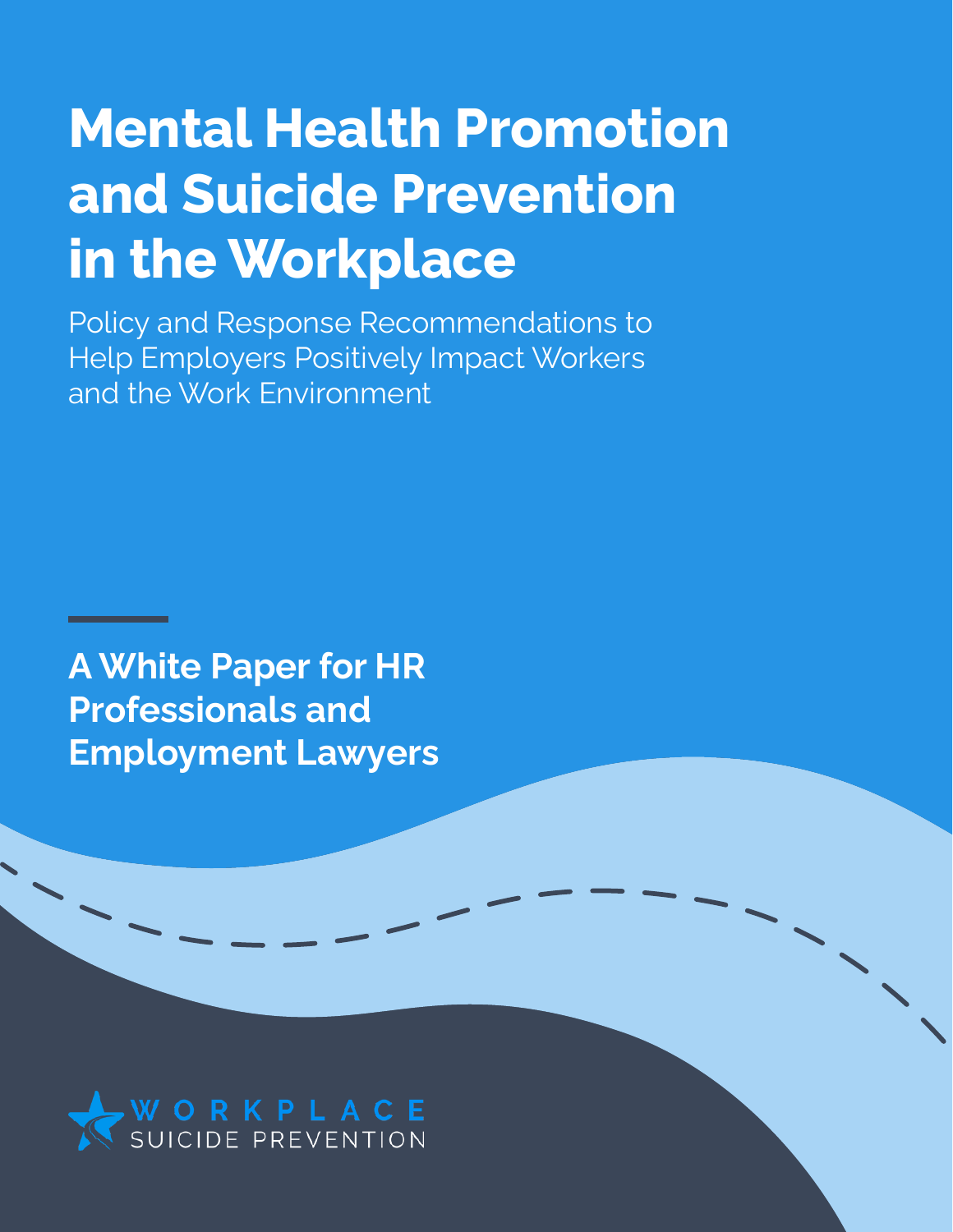## **Workplace Suicide Prevention & Postvention Committee**

www.WorkplaceSuicidePrevention.com

#### **2022**

#### **Disclaimer**

The opinions and positions expressed in this white paper are those of the collaboration and are not intended to provide legal, psychological, therapeutic, counseling, or other expert advice regarding any of the subjects mentioned. This white paper is solely for informational purposes. You should consult knowledgeable legal counsel or other experts for any legal or technical questions.

#### **Acknowledgments**

This guide is part of the National Guidelines for Workplace Suicide Prevention.1 a partnership initiative between organizations such as the American Foundation for Suicide Prevention<sup>2</sup> and United Suicide Survivors International.<sup>3</sup> The Workplace Suicide Prevention & Postvention Committee developed the HR/Employment White Paper Task Force to draft this document. Contributors include:

Laurie Dever, LPC, PHR, SHRM-CP David Gabor, JD Jodi Jacobson Frey, Ph.D., LCSW-C, CEAP Mary McClatchey, JD Chief (Ret) John Morrissey LeiLani Quiray, SPHR Sally Spencer-Thomas, Psy.D, MNM Sejal Thakkar, JD Michelle Walker, CCIFP, CRIS, SPHR

Design: Nicolaescu Maria

#### **Suggested Citation**

Workplace Suicide Prevention & Postvention Committee (2022). Mental Health Promotion and Suicide Prevention in the Workplace: Policy and Response Recommendations to Help Employers Positively Impact Workers and the Work Environment: A White Paper for HR Professionals and Employment Lawyers. United Suicide Survivors International: Denver, CO.

NOTE: This white paper was provided with support from United Suicide Survivors International. "The National Guidelines for Workplace Suicide Prevention" is a collaborative partnership between the American Foundation for Suicide Prevention and United Suicide Survivors International.





<sup>1</sup> National Guidelines for Workplace Suicide Prevention: www.WorkplaceSuicidePrevention.com

<sup>2</sup> American Foundation for Suicide Prevention: https://afsp.org/

<sup>3</sup> United Suicide Survivors International: https://unitesurvivors.org/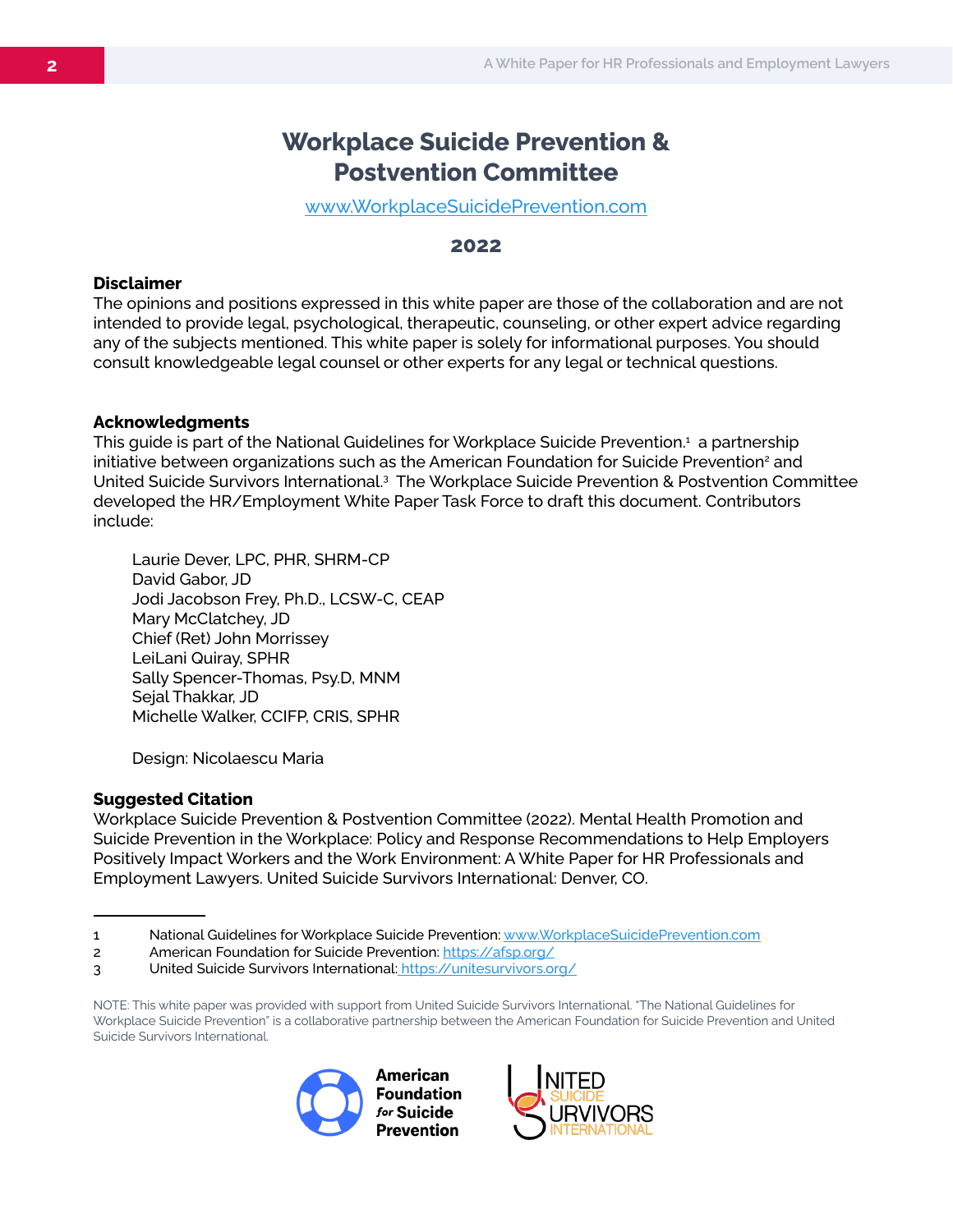# **Table of Contents**

| <b>SECTION 1: Common Fears and Concerns and the Silent Spiral</b>                                                                                                                                 | Page 6  |
|---------------------------------------------------------------------------------------------------------------------------------------------------------------------------------------------------|---------|
| SECTION 2: Addressing Employers' Biggest Concerns - A View from the<br>Legal, Human Resources (HR), and Mental Health Lenses                                                                      | Page 10 |
| Fear #1: If we reach out to a struggling employee, we'll trigger an ADA or FMLA claim. // Page 10                                                                                                 |         |
| Fear #2: If the employee makes a disclosure of a mental health condition and requests an accommodation,<br>it will become a time-consuming, burdensome process. // Page 16                        |         |
| Fear #3: What if the employee is performing poorly and we need to impose disciplinary action—will this<br>violate the ADA? // Page 18                                                             |         |
| Fear #4: If we make accommodations, we'll have to change the employee's job duties. // Page 19                                                                                                    |         |
| Fear #5: If I grant this accommodation now, I'll have to grant it to everyone else later. // Page 20                                                                                              |         |
| Fear #6: An employee in a mental health crisis will need a lengthy leave of absence. // Page 21                                                                                                   |         |
| Fear #7: What do we do if an employee is having a mental health crisis but has not come forward for<br>support? Can we legally require a fitness-for-duty or psychological evaluation? // Page 23 |         |
| Fear #8: What if a substance use disorder or other addictive behavior is an issue—is this a protected<br>condition under the ADA? // Page 23                                                      |         |
| Fear #9: How should we handle reintegration after a leave of absence under FMLA or ADA? // Page 24                                                                                                |         |
| Fear #10: Will mental health or suicide prevention training be too expensive or expose us to liability?<br>// Page 25                                                                             |         |
| Fear #11: How do we deal with personal or privacy concerns at work? // Page 27                                                                                                                    |         |
| Fear #12: How do we address employees' perceived lack of support? // Page 28                                                                                                                      |         |
| Fear #13: How do we face suicide and mental health issues proactively and directly? // Page 28                                                                                                    |         |
| Fear #14: Can we create a peer support initiative without incurring liability? // Page 28                                                                                                         |         |
| Fear #15: Can employers be held accountable in a worker's suicide death? // Page 29                                                                                                               |         |
| <b>SECTION 3: Next Steps</b>                                                                                                                                                                      | Page 31 |
| <b>APPENDICES</b>                                                                                                                                                                                 | Page 32 |
| <b>RESOURCES</b>                                                                                                                                                                                  | Page 36 |

**NOTE:** This white paper is designed to offer gap-filling solutions to address these policy and strategy problems. It is not designed to be a crisis resource or an awareness-building educational document.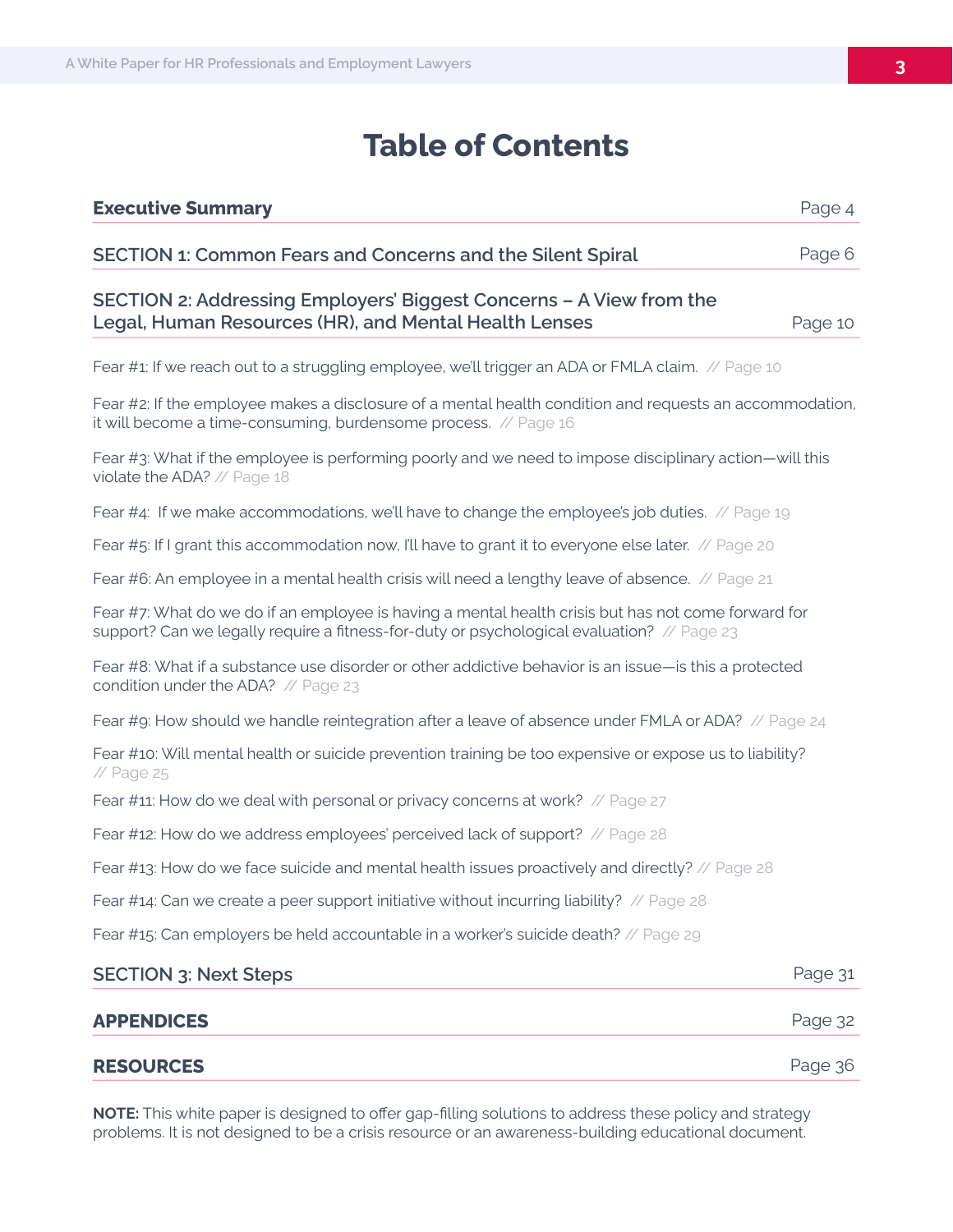# **Executive Summary**

In the United States, roughly 50,000 people die by suicide each year, most of whom are of working age.4 According to the Substance Abuse and Mental Health Services Administration (SAMHSA), one in five adult Americans lives with a mental health condition every year.<sup>5</sup> While rates for diagnosed mental health conditions vary by demographic, conditions like anxiety, mood, and substance use disorders are quite common.<sup>6</sup>

Yet few workers will get the support they need to establish healthy levels of well-being. In fact, a systematic review on suicide help-seeking reported that only 40% of adults aged 18 and older sought help for their suicide thoughts or behavior.<sup>7</sup>

Psychologically unsafe workplaces that are not friendly to mental health contribute to the gap between the need for support and help-seeking behavior. The failure of workplaces to address psychological safety negatively impacts employees and often leads to challenges with employee engagement, absenteeism, presenteeism,<sup>8</sup> morale, and safety and error concerns. Of course, the worst outcomes of unaddressed workplace mental health challenges are deaths by suicide, overdoses, and the consequences of addiction.

All of these challenges lead to significant ramifications for the employer and coworkers, including turnover and increased costs. Conversely, proactive investment in mental health promotion and suicide prevention offers the employer a strong ROI (Return on Investment).<sup>9</sup>

Contrary to popular expectation, more than half of people who died by suicide did not have a known mental health condition. Beyond depression, anxiety, and substance use disorders, environmental contributors can also drive suicidal despair. These factors include workplace bullying and discrimination, relationships, physical health issues, and financial, legal, or housing stress. For employers, this means a broad approach to the mobilization of resources is appropriate—more than just a referral to the Employee Assistance Program (EAP).<sup>10</sup>

<sup>4</sup> National Institute of Mental Health. (2019). Suicide. Retrieved May 16, 2019, from https://www.nimh.nih.gov/ health/statistics/suicide.shtml

<sup>5</sup> SAMHSA (2021). Key Substance Use and Mental Health Indicators in the United States: Results from the 2020 National Survey on Drug Use and Health. Retrieved December 27, 2021, from https://www.samhsa.gov/data/sites/ default/files/reports/rpt35325/NSDUHFFRPDFWHTMLFiles2020/2020NSDUHFFR1PDFW102121.pdf

<sup>6</sup> American Heart Association. (n.d.) 12-Month Prevalence Estimates for Mental Health Disorders by Category. Retrieved April 16, 2022, from https://ceoroundtable.heart.org/mentalhealth/the-business-case-for-investing-inmental-health/12-month-prevalence-estimates/

<sup>7</sup> Hom, M.A., Stanley I.H., Joiner T.E. (2015). Evaluating factors and interventions that influence help-seeking and mental health service utilization among suicidal individuals: a review of the literature. Clinical Psychology Review, 40:28–39.

<sup>8</sup> NOTE: The term "presenteeism" is defined as the lost productivity that occurs when employees are physically present at work but are unable to fully perform and focus on their tasks due to an illness or other medical condition.

<sup>9</sup> American Heart Association. (n.d.) Cost of Mental Disorders. Retrieved April 16, 2022, from https:// ceoroundtable.heart.org/mentalhealth/the-business-case-for-investing-in-mental-health/cost-of-mental-healthdisorders/

<sup>10</sup> Centers for Disease Control and Prevention. (2018, July 7). Suicide Rising Across the U.S. U.S. Department of Health and Human Services. https://www.cdc.gov/vitalsigns/suicide/index.html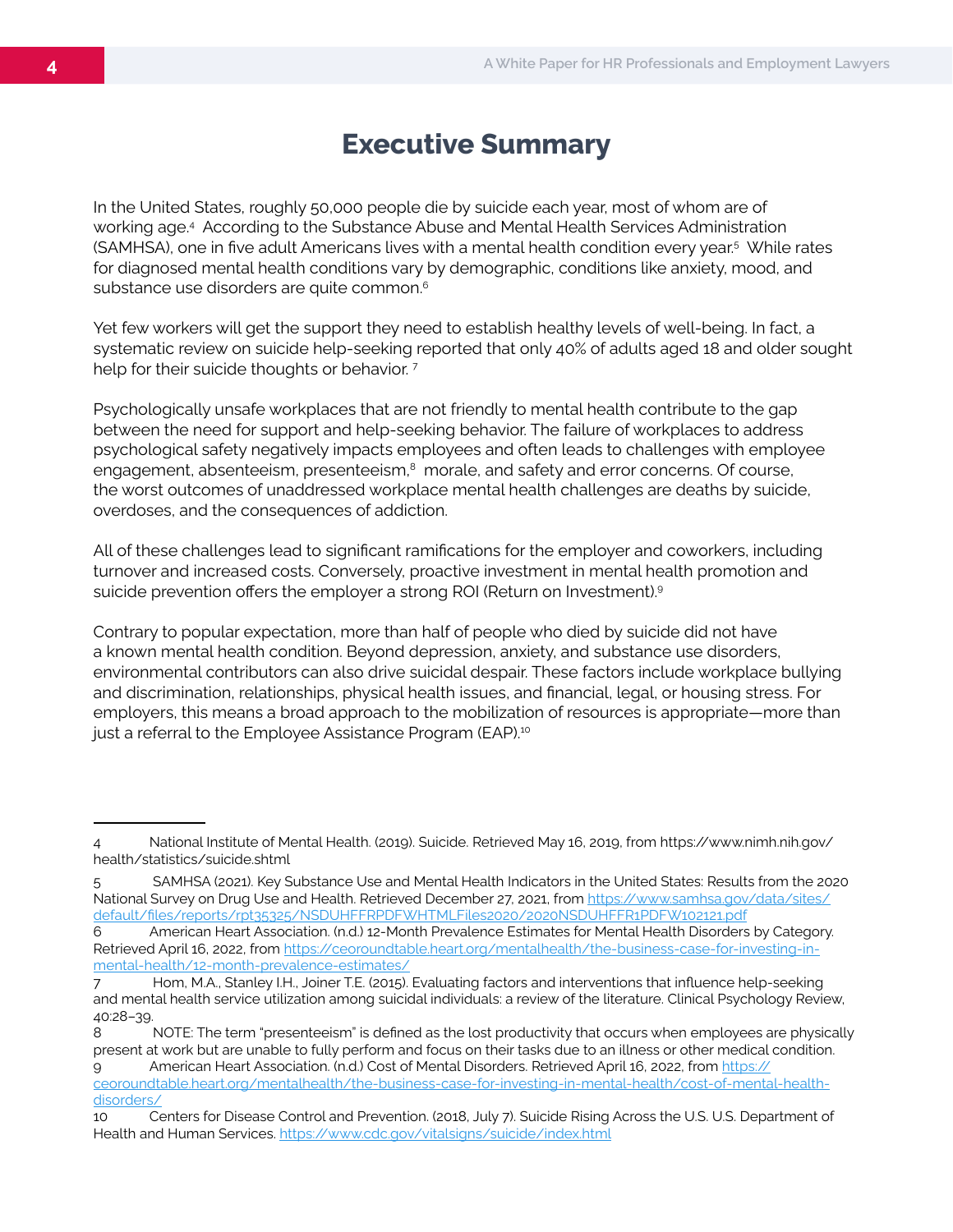The focus of this white paper is to help employers recognize and navigate the complex issues of how best to support employees living with mental health conditions and suicidal intensity and to understand the policy and legal precedent surrounding best practices for prevention, intervention, crisis response, and postvention.11 It is written by practitioners and researchers who represent subject matter expertise from three different perspectives: legal, human resources, and mental health.

Employers are becoming increasingly aware of mental health and suicide concerns in their workforce, yet most have not been prepared on how to respond. Managers and HR professionals are vital gatekeepers for recognizing individuals who are at risk of suicide and aiding those who need help. Many workplaces and professional associations look to human resources and employment lawyers for guidance on prevention, intervention, crisis response; and postvention, yet these professionals are often working under misguided assumptions and outdated information.

The truth is that proactive investment in mental health promotion and suicide prevention is not only the right thing to do, but also the strategy that will result in a positive ROI for the organization and will help mitigate risk for the company.

<sup>11</sup> NOTE: The term "postvention" is defined as the coordinated response and support services offered to people impacted (e.g., family, friends, coworkers, responders) by a suicide death or attempt.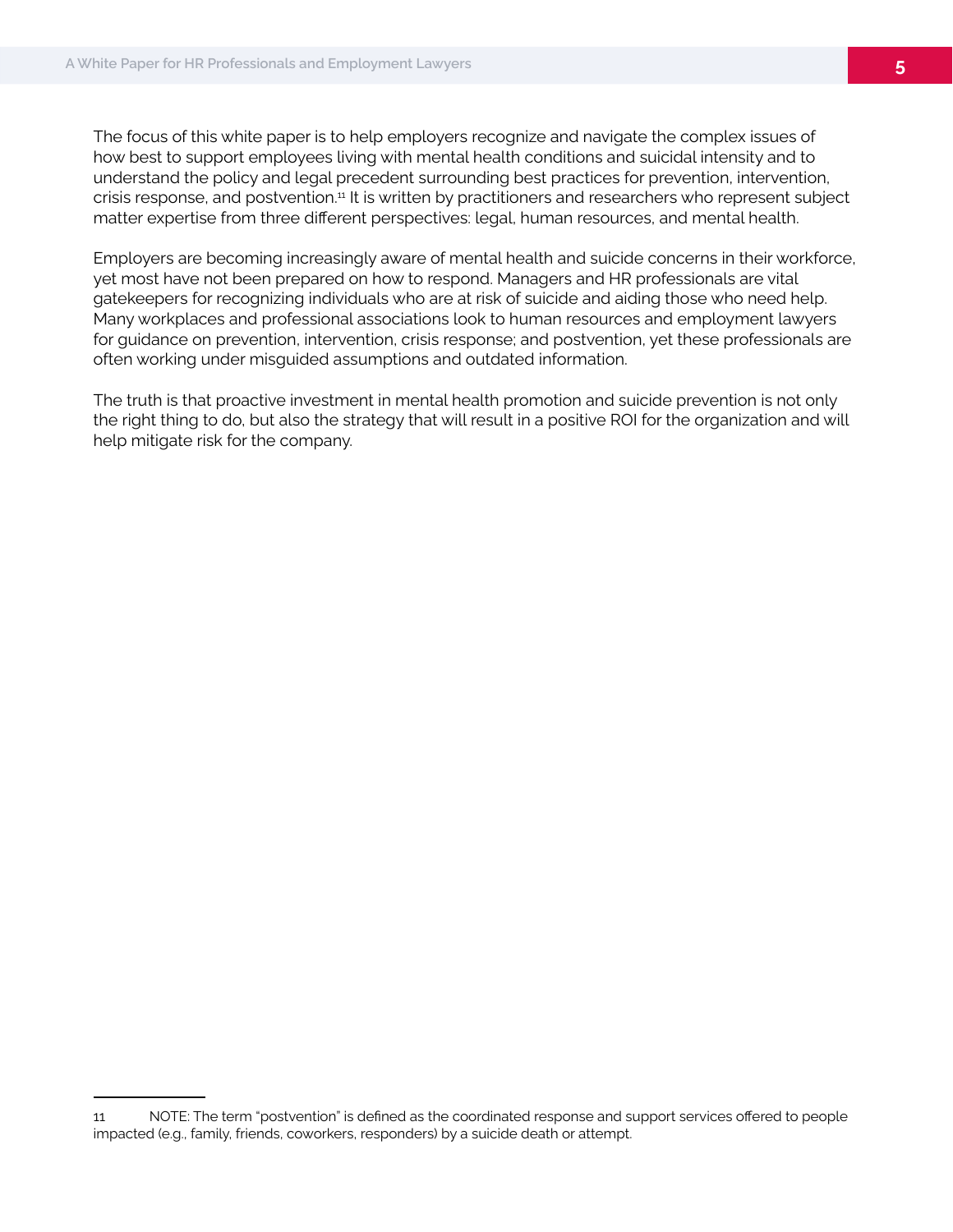# **SECTION 1: Common Fears and Concerns and the Silent Spiral**

Both employer and employee fears exist in taking on issues related to workplace mental health and suicide prevention, often presenting significant barriers to a collaborative response and positive outcome for all parties.

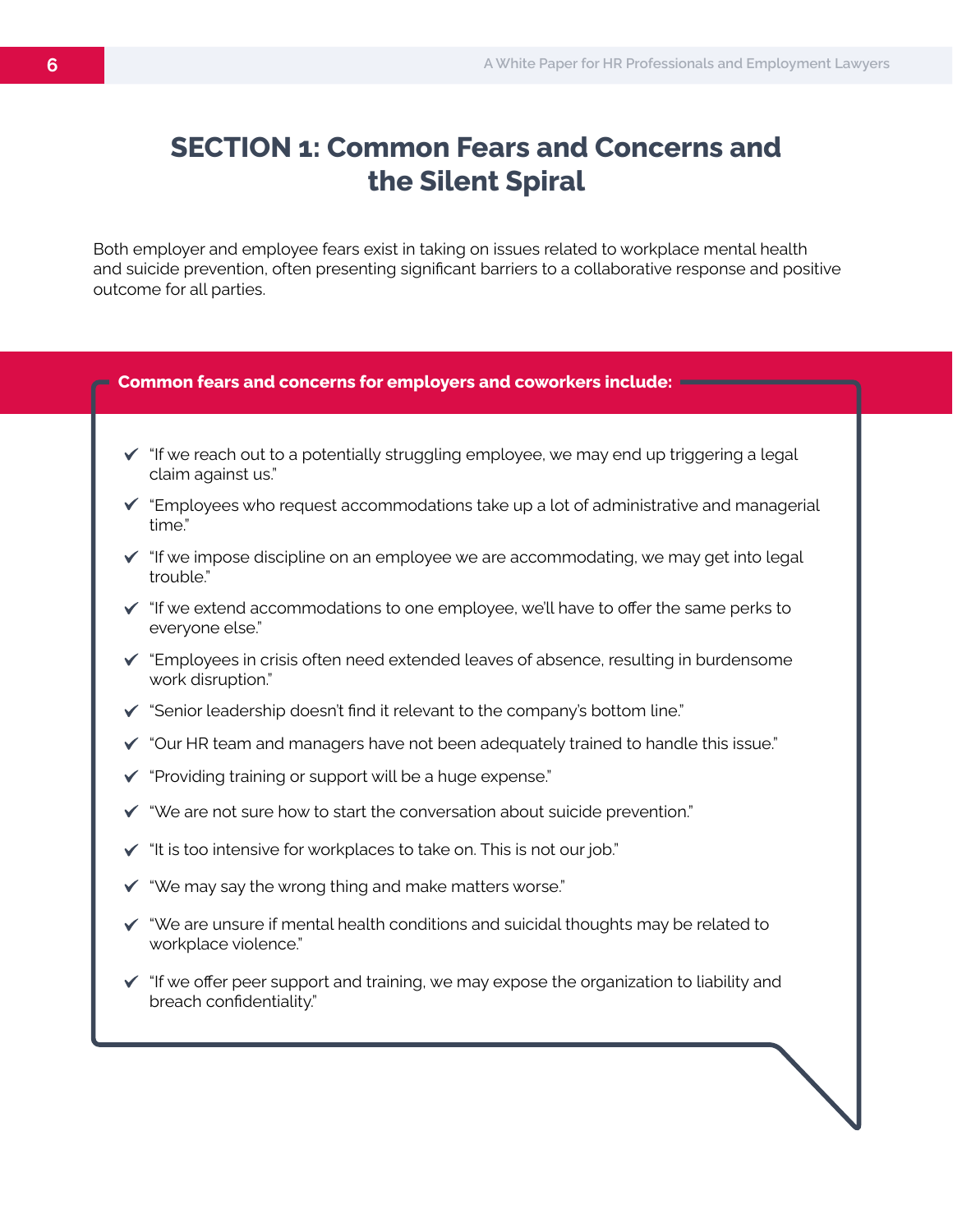In one large-scale survey with a construction company, 1,200 managers rated their fears when it came to suicide prevention in the workplace. Here is what they said:<sup>12</sup>



#### **Common employee fears in disclosing mental health, addiction, or suicide intensity include:**

- $\checkmark$  "If I disclose my mental health situation at work, I will receive no support and may be fired or ostracized."
- $\checkmark$  "If I disclose a mental health condition, my privacy will be violated and people will treat me differently."
- $\checkmark$  "If I miss time from work because I need to get mental health treatment, I may lose out on promotional, advancement, or continuing education opportunities."
- "If I disclose suicidal thoughts, someone may call first responders and I will be escorted out of my workplace in handcuffs and held involuntarily in a psych ward."

<sup>12</sup> Spencer-Thomas (2021). Advanced Skills for Managers Training: Evaluation Briefing.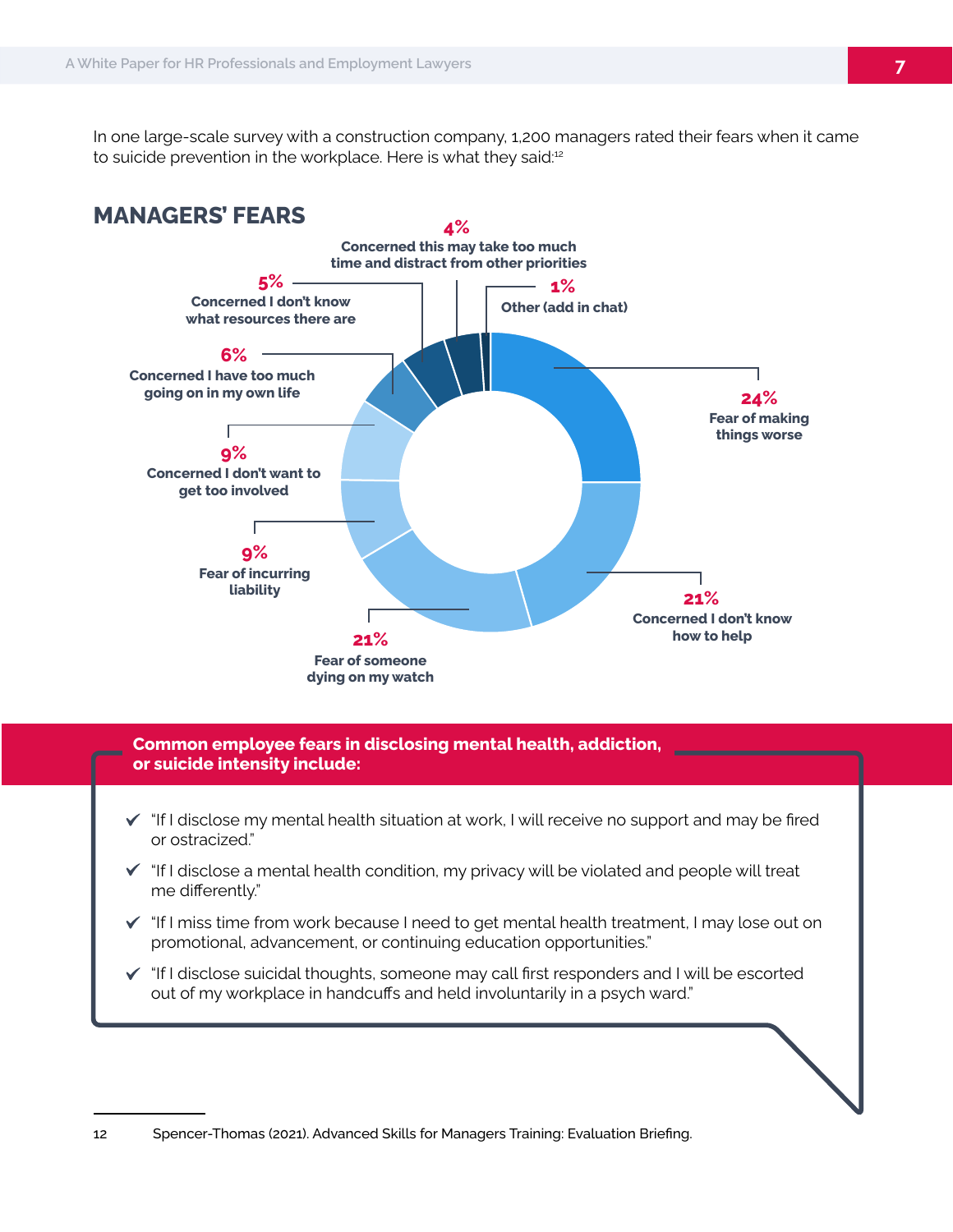

- $\checkmark$  "If I disclose suicidal thoughts, people will be afraid of me and may be concerned I might do something dangerous."
- $\checkmark$  "If I let people know I am struggling with my mental health, I may be seen as untrustworthy, weak, or a poor team player."
- $\checkmark$  "I don't want others to think I'm unstable or that I can't keep pace with the workload. I need this job to support myself and my family."
- $\checkmark$  "I am afraid I will lose my security clearance."
- "I don't want to be deemed 'unfit for duty.'"
- "I don't trust the employer's mental health resources."

In summary, employees don't confide in their employer and don't have a trustworthy mechanism with which to confide in employers.

The crux of this white paper is summarized by the juxtaposition of these two illustrations:

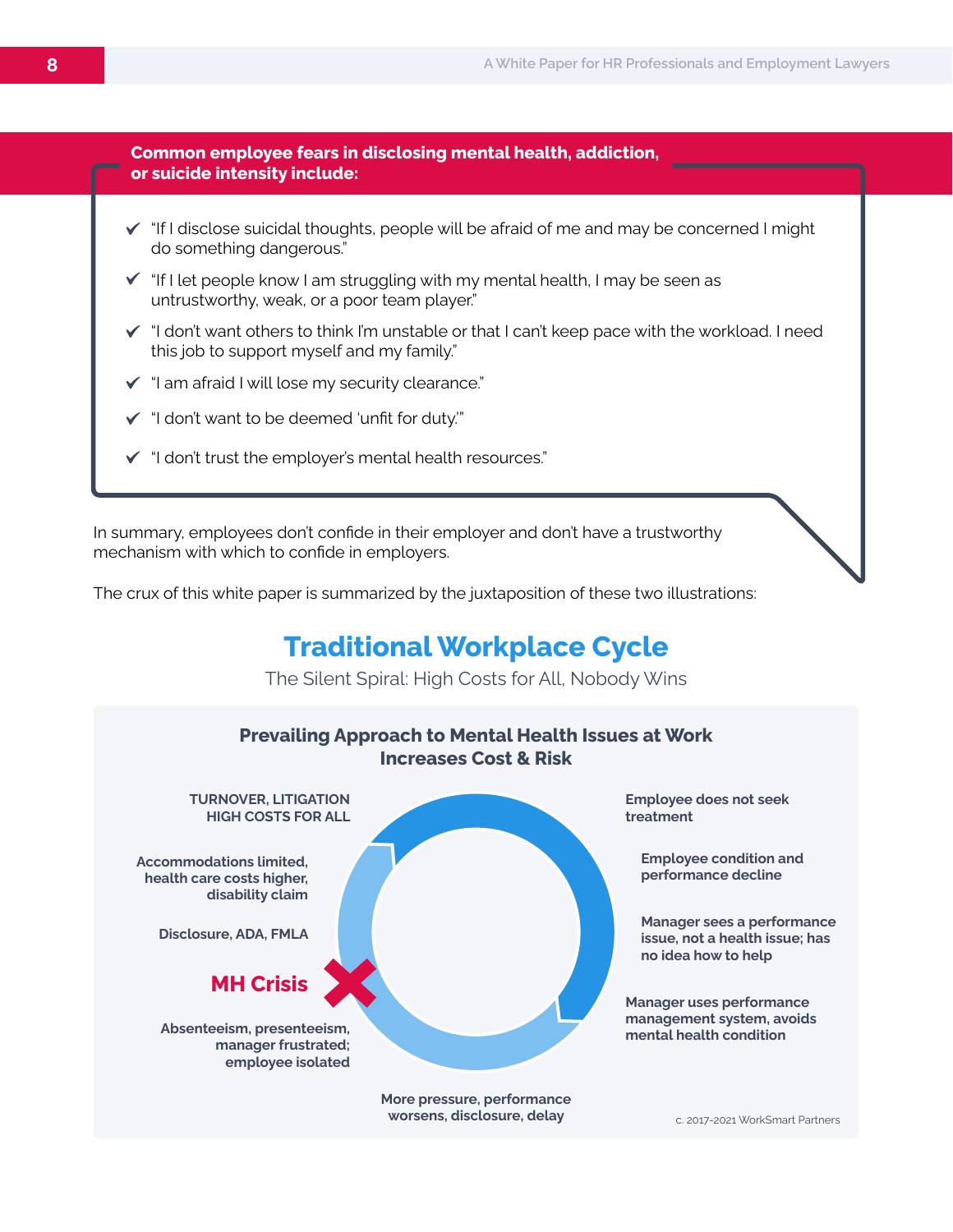In the first illustration, we see what happens when the level of psychological safety is low. Employees do not reach out for fear of punishment or humiliation and their mental health conditions often worsen. Poor mental health often reveals itself in a performance decline as unwell employees experience fatigue, distraction, conflict, absenteeism or presenteeism, and other consequences. If managers see these behaviors as just inferior performance, they are likely to only apply a "performance improvement plan." This plan often involves what employees experience as micromanagement and second-guessing. The pressure on an already compromised employee increases, and—more importantly—the relationship with the supervisor becomes strained. The confluence of these factors can result in a mental health emergency. Because of the rift in the relationship between the manager or HR and the employee, the options for accommodations are limited and turnover or litigation may result because employees feel they have been treated unfairly.



**Moving to a Psychologically Safer Workplace**

By contrast, an organization that has a strong, psychologically safe climate modifies this spiral at every turn. From the beginning, employees take more initiative in an environment where they trust they will be supported and feel confident reaching out and navigating the resources. Should their mental health condition worsen to the point where it impacts performance, managers understand the wider context for this decline and leverage their relationship to engage the employee with effective assistance. Because the relationship is collaborative and compassionate, accommodations are robust and the interactive process is responsive. Employees feel encouraged that taking steps to improve their mental health will result in a positive outcome. The organization is less likely to experience separation or litigation.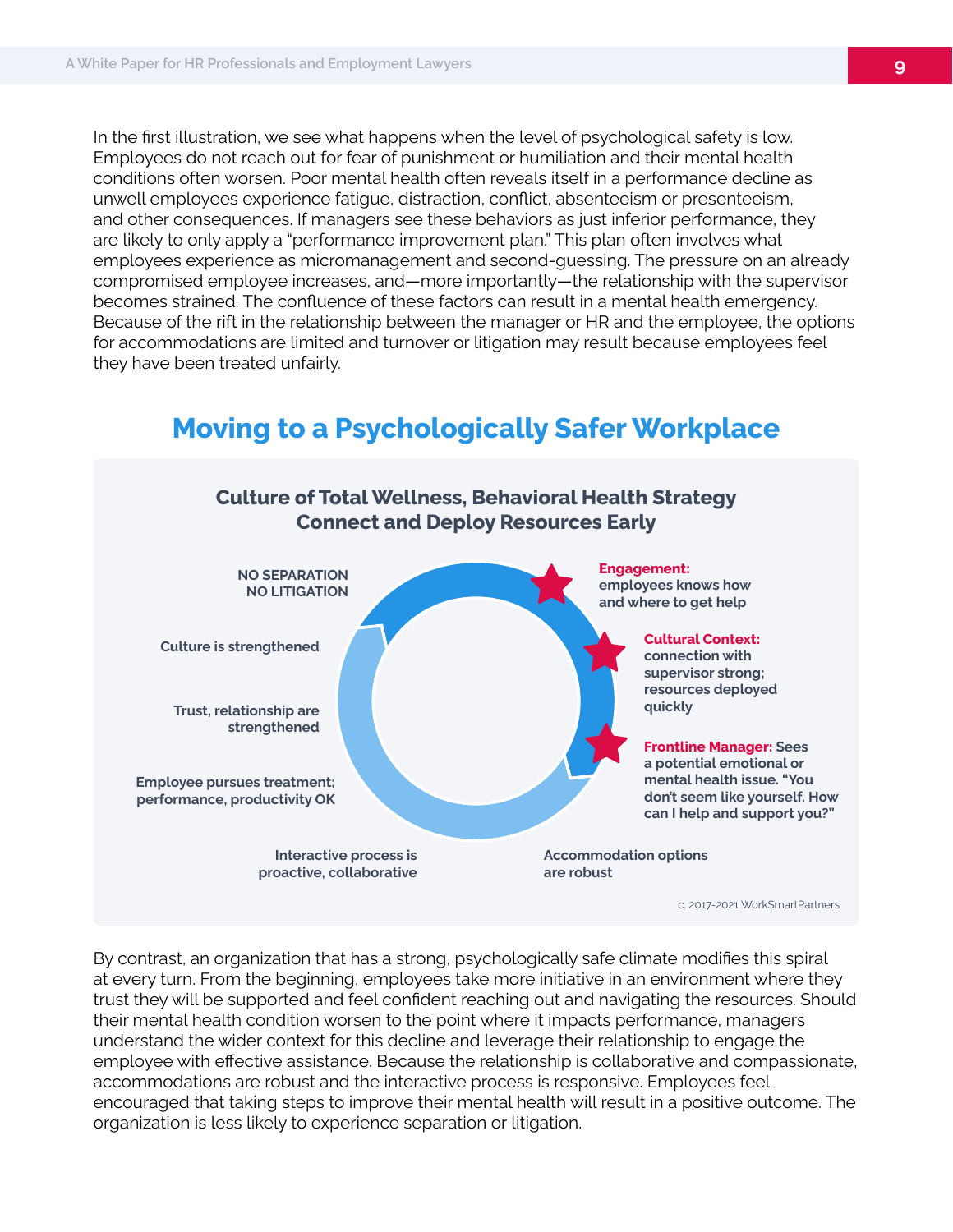# **SECTION 2: Addressing Employers' Biggest Concerns – A View from the Legal, Human Resources (HR), and Mental Health Lenses**

In this section we address some of the top concerns and fears HR and employment lawyers have when facing employees with mental health or suicidal challenges and offer action steps to take. While not stated as a fear or concern, one of the best ways employers can uphold a psychologically healthy and safe workforce is by driving a caring culture and modeling mentally healthy behaviors. Managers and HR should also be trained to support and model use of their Employee Assistance Program (EAP) and other support services. They can model the use of teletherapy and peer support groups, show how to utilize sick leave for "mental health days," and demonstrate self-care at work. When managers and HR lay this groundwork for integrating mental health maintenance into everyday well-being, it makes accommodation conversations smoother. Prioritizing well-being is shown as a cultural norm, not a reaction to something gone awry. Many additional actionable strategies are summarized in a CEO Roundtable report<sup>13</sup> by the American Heart Association.



This report was generated by workplace leaders and subject matter experts with suggestions for workplaces, regardless of size and resources.

Here are other approaches for addressing the top sources of employer concern or fears.

#### Fear #1: If we reach out to a struggling employee, we'll trigger an ADA<sup>14</sup> or FMLA<sup>15</sup> claim.

**Proactive Strategizing.** With roughly 20% of the working population managing a mental health condition and turnover costs averaging 150% of annual salary, using a strategic human capital management approach to employee crises should be top of mind.

<sup>13</sup> American Heart Association. (n.d.). Actionable Strategies for Employers. Retrieved April 16, 2022, from https:// ceoroundtable.heart.org/mentalhealth/introduction/

<sup>14</sup> Americans With Disabilities Act of 1990, 42 U.S.C. §12101 et seq. (1990). https://www.ada.gov/pubs/ adastatute08.htm

<sup>15</sup> Family and Medical Leave Act of 1993, 29 U.S.C. §2601–2654 (2006). https://www.dol.gov/agencies/whd/fmla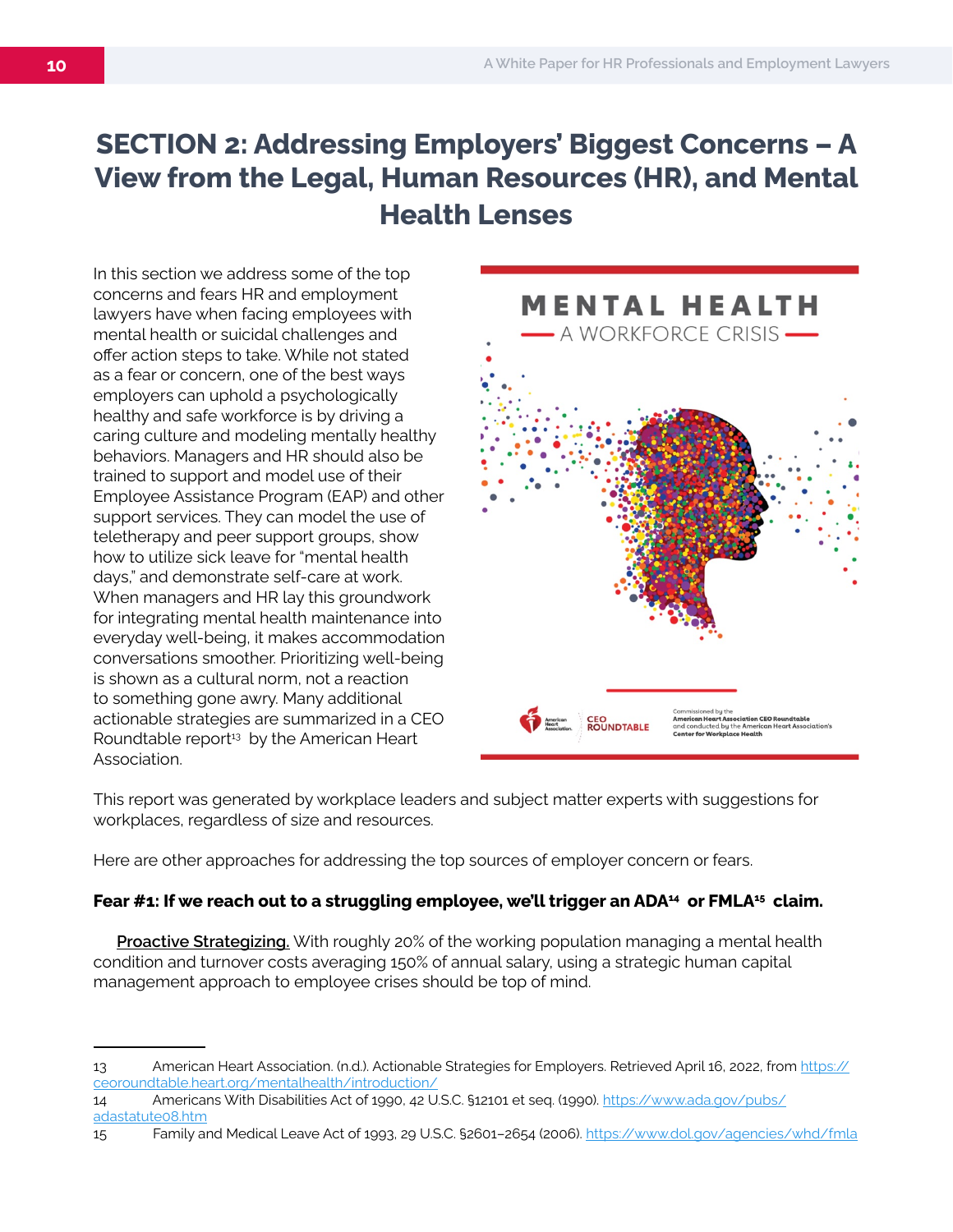Untreated depression is the most expensive of all health conditions for employers, estimated to be at least \$210.5 billion per year (a 21.5% increase from \$173.2 billion per year in 2005 to \$210.5 billion in 2010). 16

The largest source of this cost is from "presenteeism": the lost productivity incurred when employees are not fully functioning on the job. In other words, they are physically at work but unable to do the work due to mental or emotional challenges. The average depressed worker loses the equivalent of 32 incremental workdays every year due to presenteeism alone. Of course, presenteeism doesn't just impact the worker experiencing it—it also ripples through the team and all those connected to the workflow process.

Encouraging early help-seeking, investing in resources to support employees before and during mental health challenges, and working to intentionally maintain a strong connection are top strategies for maintaining productivity and retention, reducing turnover, and minimizing litigation risk.

#### **Policy and Practice Pro Tip** Establish a Caring Culture.

- Develop strong mental health literacy among workers.
- Offer regular training on mental health topics to all, with more advanced skill trainings for managers.
- Have leaders model mental health self-care.
- Recognize and reward compassion.
- Make mental health resources accessible. Explicitly state that paid time off (PTO) is available for mental health care.
- Address psychosocial hazards.

Employers help the organization get ahead of these issues when they encourage employees to seek help early on, invest in resources that will support employees in turmoil, and assure employees that taking advantage of these resources is both healthy and safe. Leaders must work to shift the culture so that employees ultimately trust that the resources are there for their benefit and the employer sincerely wants this to be a better place to work.

Thus, it is a best practice from a legal and HR perspective to offer early support to struggling employees, even if it may result in disclosure of a protected condition under the ADA or FMLA. This climate of psychological safety will improve productivity, reduce turnover, and—with proper training—minimize the risk of litigation. Elevating a resilience perspective into crisis response and employee support is crucial. See sidebar for resilience principles.

<sup>16</sup> The Center for Workplace Mental Health. (n.d.). Quantifying the Cost of Depression. Retrieved on December 27, 2021, from https://www.workplacementalhealth.org/mental-health-topics/depression/quantifying-the-cost-ofdepression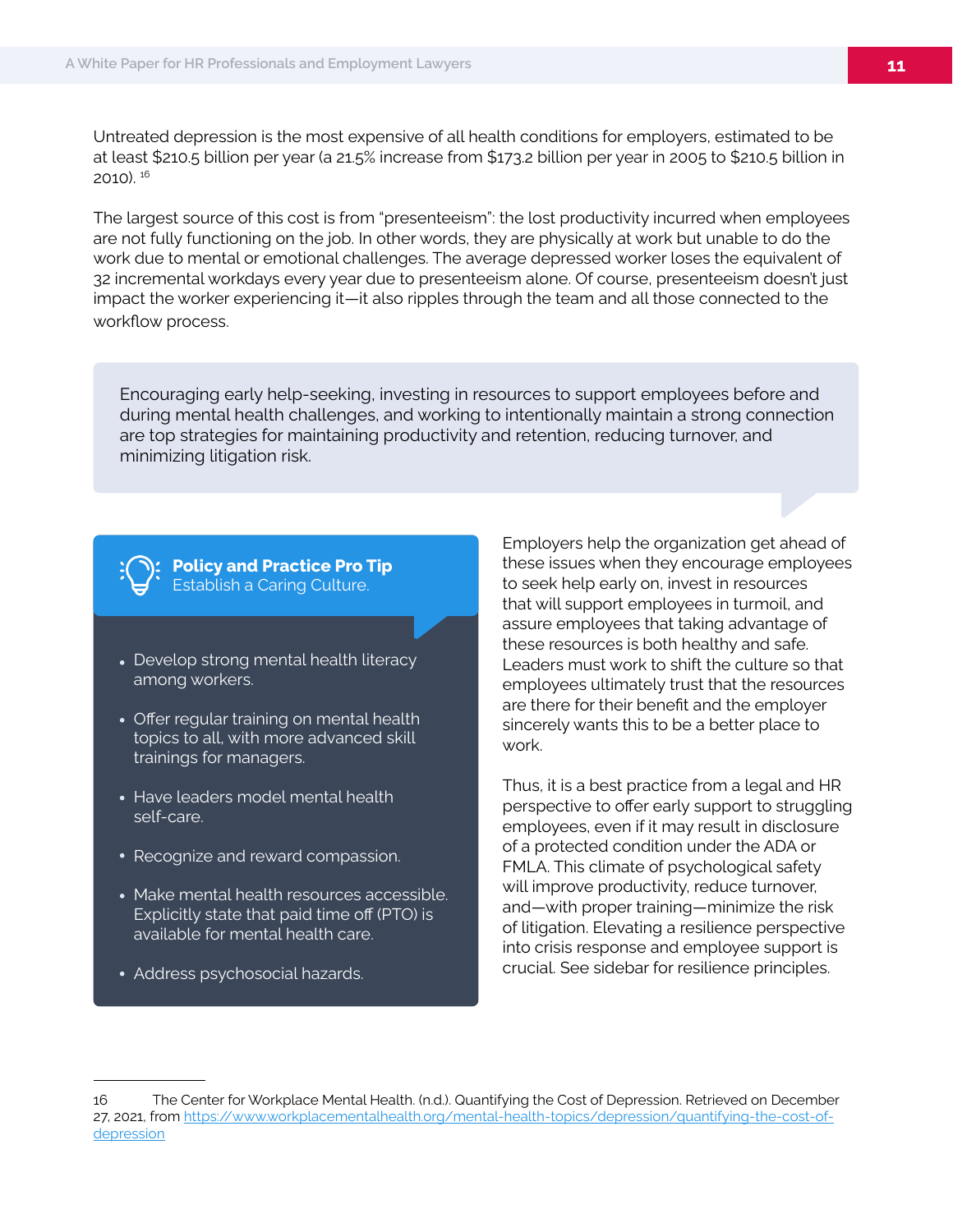Despite the clear benefits to the employees and employer, HR and legal staff advise employers not to do so for fear of triggering the laws' protections. Unfortunately, this hesitation is harmful to the employee in need and, ultimately, the employer as well. Early support can form the basis for a faster and more successful recovery while strengthening the employee–employer relationship. Maintaining this relationship is the key to risk management. Below are essential points to consider when getting ready to implement policy and actions to support employees.

**Know Worker Rights.** In general, it is a violation of the ADA to ask an employee whether they have any kind of health condition. However, there are exceptions, such as when there is a direct threat to self or others, or when it is objectively clear the employee is unable to perform the essential functions of their position. In such cases, legal counsel should be consulted to make and implement a plan of action.

**Policy and Practice Pro Tip** Using Resilience Principles

When an employee is in a crisis, employers should focus their efforts on building resiliency through:

- **1.** Maximizing connection and strong relationships.
- **2.** Normalizing and encouraging help-seeking as a smart move, not a sign of weakness.

**3.** Avoiding catastrophizing and reminding them that we all face and overcome hard times; provide hope.

**Know Your Mental Health Resources.** Many employers are not aware of the mental health resources available to them. If they have an Employee Assistance Program (EAP), they are not clear on what is offered, how often it is used, or whether or not employees are benefitting from the services. Other employers do not have an EAP nor a basic understanding of how to evaluate community or online resources. Those organizations who have an EAP sometimes find that employees refuse to seek out EAP services because it is an employer-sponsored benefit and they doubt its confidentiality. For these reasons, conducting a mental health resource audit for providers in your area is a key step (see Appendix A) in deepening the organizations understanding of available resources and developing a trust-enhancing tool for employees demonstrating what to expect.

**Demonstrate Genuine Support.** If employees do not believe that leadership takes an authentic and active interest in the health and mental well-being of its workforce, little attention will be paid to outreach, training, or other efforts. Lack of support and transparency can generate poor morale and low productivity, as well as create or exacerbate apathy and workplace culture dysfunction. Standalone web-based training often fails to shift the perception. Consider live and interactive training as part of an ongoing initiative to shift perception and foster trust. Treating employees experiencing mental health challenges or psychological emergencies with dignity and respect and providing ample support is also a profoundly powerful retention tool. Coworkers notice how their peers are treated during hard times. And, once the crisis is over, employees become walking ambassadors for the employer's culture.

By contrast, lack of support can erode trust between employee and employer. Once this trust is breached, the likelihood of litigation increases significantly.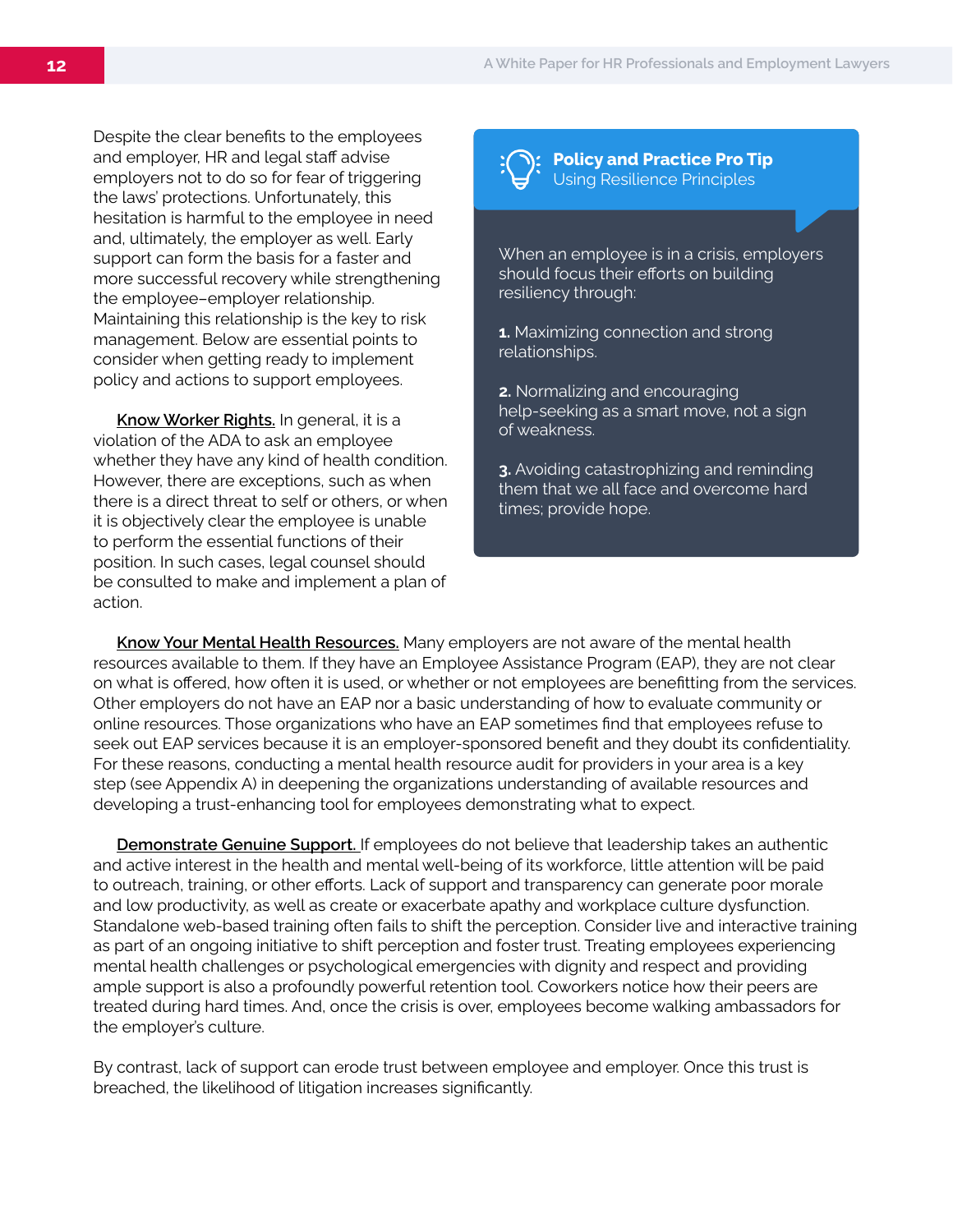**Underscore and Uphold Confidentiality.** Employers need to earn the trust of employees during these sensitive situations, and at the heart of that trust is a sense of "Can I count on you to have my interests at heart?" Psychological safety is essential, and employees need to believe that their dignity and privacy will be protected.

Sample approach: "I understand you might not want to disclose to me all that you are experiencing, and I respect that boundary. If you do choose to share with me, I want to let you know your privacy is important to me and your disclosure is safe with me. I would only need to bring others into the circle of support if you let me know you or others are in imminent danger, then—like other types of emergencies—we would need to get additional help. Do you have any questions or concerns about your privacy?"

Regardless of what the conversation reveals, employees need to be reassured that confidentiality will be respected. It can be helpful to inform the employee that EAP and healthcare utilization records are only shared with management under rare circumstances when there are safety or regulatory concerns that need to be legally addressed by the employer or if the employee signs a "Release of Information" form, indicating exactly what information they want share, with whom, and for what time frame. Health record files are maintained separately from personnel files, as required by the ADA. For public employees, health record files are not releasable under the open records statutes.

Some employees appear extremely comfortable disclosing their mental health conditions to others; however, this does not modify the duty to maintain confidentiality even when private health information is shared.

Train HR and supervisors in the broad range of small modifications to help employees perform well through a crisis. **Policy and Practice Pro Tip** Train HR and Supervisors

**Make Immediate, Small Changes Prior to ADA Disclosure.** If a manager believes that an employee is having difficulty performing the essential functions of the job, the manager needs to reach out to HR or the legal team promptly. Consider proactively proposing a reasonable accommodation so that the employee can perform the essential functions of the job. Even a minor modification can go a long way in reducing stress, enabling the employee to experience a sense of accomplishment and to feel that the employer cares.

Then, explore several informal options, such as:

• If concentration is an issue, offer to schedule uninterrupted work time, reduce distractions, and provide memory aids such as organizers, task lists, or reminders.

If insomnia and chronic tardiness is an issue, offer a flexible start and stop time, if feasible.

 If being overwhelmed is an issue, offer a job coach or buddy and schedule periodic breaks for stress release and exercise.

NOTE: For a longer list of modifications, see Appendix C.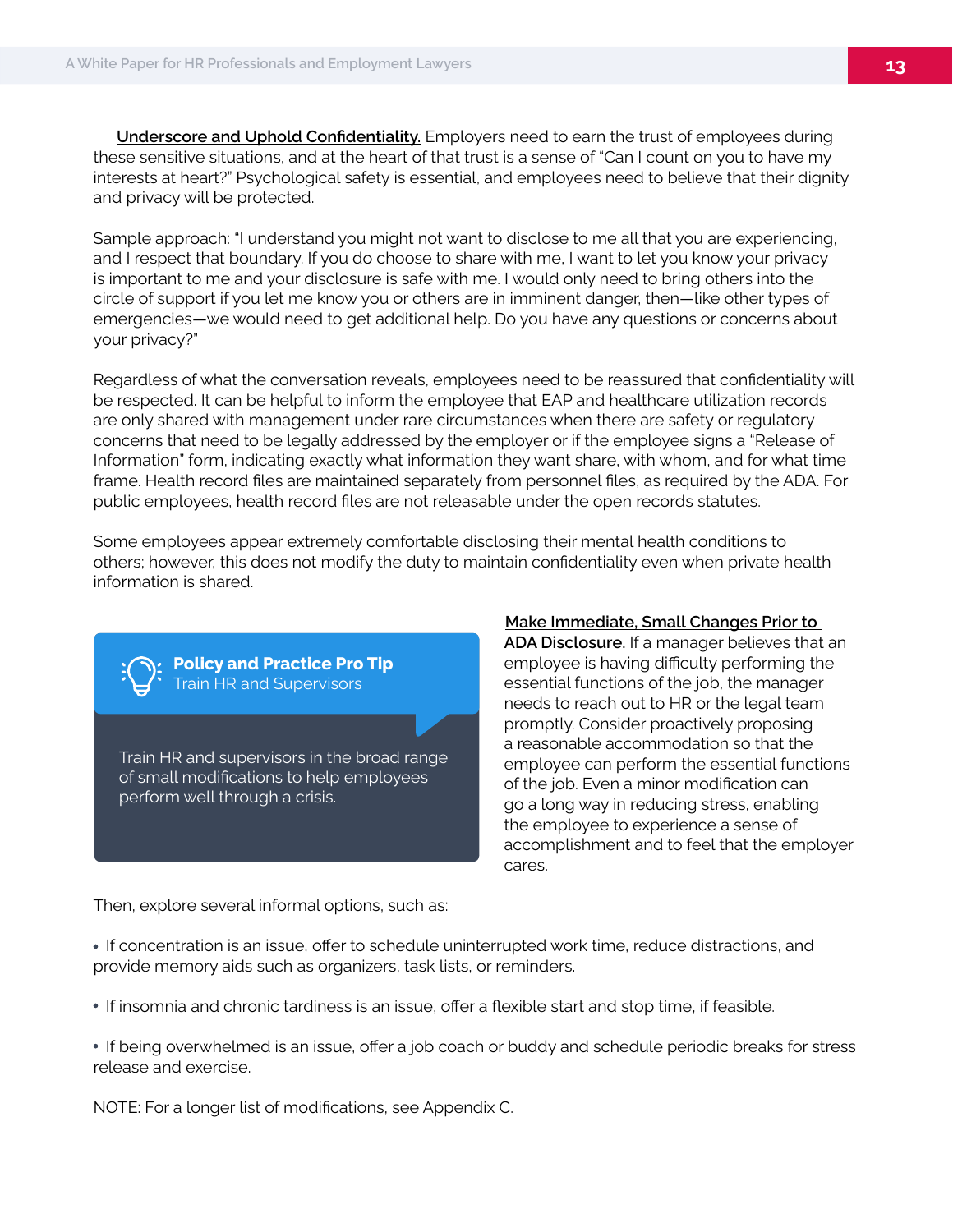For all of the abovementioned topics, offer a formal or informal referral to the EAP so that the employee can benefit from a comprehensive assessment by a trained mental health professional and gain access to additional supports that might be needed to help with any underlying causes or exacerbating factors.



#### **Sample approach:**

After conferring with HR, the supervisor can state, "Let's have a conversation about how we can modify your work situation to help you continue to get your work done. Is there something we can help you with to be more successful in your position?"

All of these adjustments can be made without modifying deadlines or performance expectations they should be viewed as just another tool in the managers' toolbox. We strongly recommend that supervisors schedule a follow-up meeting to review performance after an appropriate period of time has passed to allow an accommodation's progress to be measured.

**Early Check-In and Bridge to Resources.** Train supervisors to check in with empathy while avoiding any mention of or inquiry into any specific mental health conditions. Also, make it clear when the supervisor can approach an employee directly and when the supervisor needs to review the issue with HR prior to reaching out to the employee. Either way, the supervisor cannot simply ignore the situation.



#### **Sample approach:**

"We all go through tough times; I've certainly been through several in my life. You haven't seemed like yourself lately, and I want you to know I'm here for you. Sometimes when people don't seem like themselves, something else is going on. Please let me know how I can best support you and help you to get your work done. You don't need to tell me anything personal, of course. But I hope we can have open, ongoing dialogue about how to help you continue to thrive here. I can also share available resources with you if you are interested. For instance, we have an Employee Assistance Program that is a benefit to you. If you are open to it, we can reach out to them together now to explore what the next steps might be."

**Root Cause Analysis.** As previously noted, only about 50% of people who died by suicide had a known mental health condition. Often, other environmental factors exacerbate and sometimes even cause the problem. These factors include harassment, discrimination, bullying, or a toxic supervisory relationship. Employers should always assess the work environment and address internal sources of conflict or poor job design elements. Understanding the root cause of the distress may mean the intervention needs to happen at the organizational level rather than at the individual level. Employers can send "troubled workers" to counselors, but if the source of their distress is significant job strain and other workplace psychosocial hazards, the referral to therapy will not solve the matter.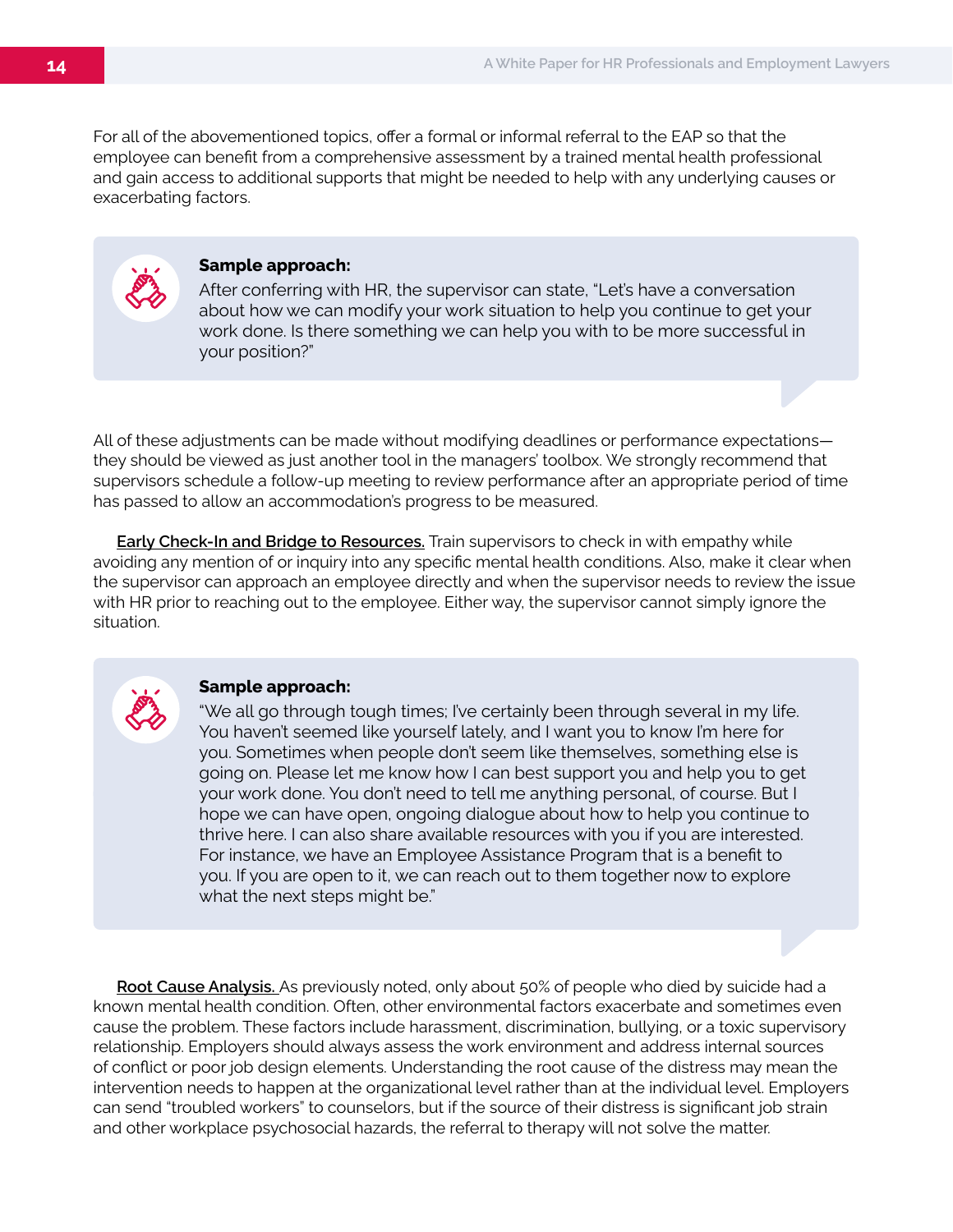Additionally, many employers do not realize that EAP services can also address several of the non-mental health drivers of suicidal intensity, such as legal and financial problems. Some EAPs offer robust services including financial coaching and legal support to employees, often covering family members.

**Collaboration.** Given the low rate of EAP utilization  $(3-5\%$  on average<sup>17</sup>), most employees are probably unaware that they have access to these potential life supports. During times of employee hardship, HR or supervisors should sit with the employee, review the EAP services available, and make a referral by collaboratively activating the resource in the moment, whenever possible. That first step in help-seeking is often the most difficult, so taking it together builds the momentum. Offering choices during the referral can help employees feel a sense of ownership in the process.



**Policy and Practice Pro Tip** Model Resource Engagement

Supervisors can instantly foster a culture of well-being by informing their work teams that they use it themselves for this purpose.

When managers can say, "Of course I know how the EAP works, I've benefited from it myself," they effectively eliminate most barriers and build great confidence and credibility in the process.

Of course, these communications need to be honest. If it is later found out that the supervisor lied about their service utilization, it does more harm to the trust between them.

Employers should train employees on the scope of benefits offered. It is not enough to simply include a couple of sentences during open enrollment. An effective EAP orientation training details all of the benefits, reviews the confidentiality process, encourages employee dialogue and questions, and demonstrates how offering the EAP makes the organization a better place to work. Usually, representatives from the EAP can speak to the confidentiality process.

Over time, EAP representatives can develop relationships with managers. Collaboratively, they can provide training about how to use the EAP as a referral resource and best practices to use when referring employees to services and supports.



#### **Sample approach:**

"I know making that first call to get support can feel like you are trying to lift a 500-pound phone. How do you feel about us getting it started together? I could start the call and step out of the room when you want me to. Or you can start the call. What options work best for you?"

Following up after a conversation and/or referral to the EAP is often overlooked yet critical to ensure that the referral process works and that the employee is getting the support they need. Sometimes, providers are nonresponsive or the counselor does not seem like a good fit.

<sup>17</sup> NOTE: Utilization rates increase when an employer has an embedded and more comprehensive EAP program.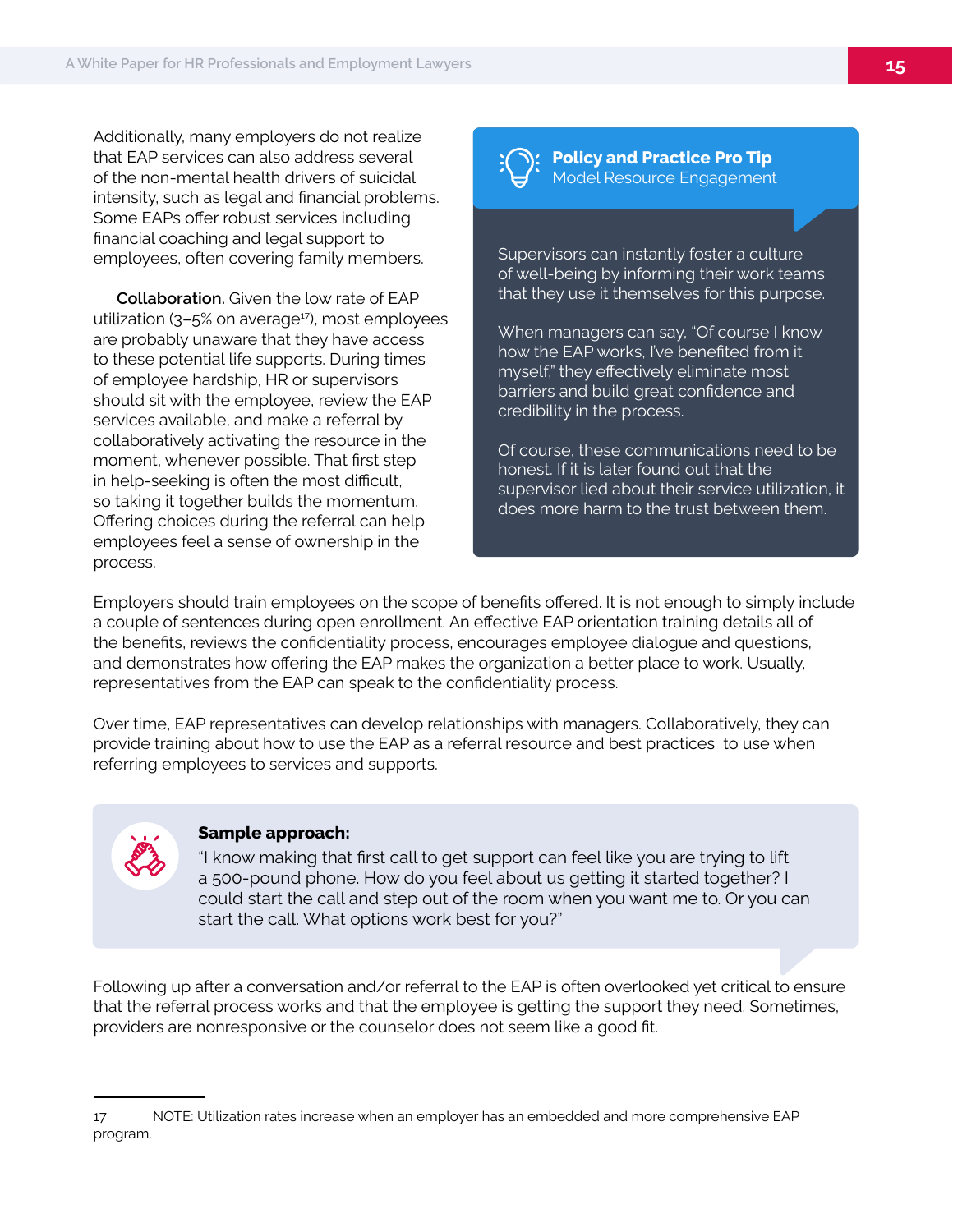Employers should become aware sooner rather than later when there are issues so they can help troubleshoot.

**Consider a Medical Leave.** Many mental health challenges are resolved when situations in the environment shift through accommodations, peer support, and outpatient counseling. In more serious situations, however, a leave of absence should be considered to give the employee time to get appropriate treatment and seek any longer-term help as needed.

This can be treated as a reasonable accommodation or, if the employer and employee are covered under the Family and Medical Leave Act, FMLA leave.18 If covered, an employee is entitled to request up to twelve weeks of leave over a 52-week period. This does not have to be taken at one time. The employee would have to have a "serious health condition" as defined by the FMLA. When the employee eventually returns from leave, they are entitled to return to the same or a comparable position to the one held prior to FMLA leave. Some of this leave may be unpaid.

#### **Fear #2: If the employee makes a disclosure of a mental health condition and requests an accommodation, it will become a time-consuming, burdensome process.**

Here are some ways to shift this perception and see the intervention as an opportunity:

**Reframe the Situation.** If and when an employee does disclose a diagnosed mental health condition, this should be viewed as an opportunity, not a potential legal threat. It's usually a demonstration of trust and commitment to get better, opening up accommodation options that were previously unavailable because the employee may have been hiding their condition.

**Engage HR and Legal.** Should the ADA process officially be initiated, HR and legal should be consulted to oversee the formal accommodation process, which is also known as the interactive process. Supervisors should be trained to seek assistance and not try to navigate these issues on their own. Importantly, however, supervisors know what the employee and team can handle during crises and therefore should be included in the interactive process.

**Act Quickly to Make Accommodations.** Too often, employers are unprepared for the interactive process and make poor choices. It is important to act quickly and properly. Undue delay directly impairs the ability of the employee to perform and could cause harm to an entire department. Further, it erodes trust between employee and employer. The loss of trust dramatically increases the potential for litigation and separation of employment.

**Commence Collaborative Process.** The formal interactive process starts by clarifying the essential functions of the employee's position. From there, the focus should be on the specific request for reasonable accommodations and the impairments the employee needs help overcoming in order to perform the essential functions of the job. The diagnosis does not drive this conversation; the specific impairment and the requested reasonable accommodations do. We have included a list of possible accommodations for mental health conditions in Appendix C. Additional, superb resources are available at the Job Accommodation Network.<sup>19</sup> For this process to work well, a current and detailed job description is needed.

<sup>18</sup> U.S. Department of Labor Wage and Hour Div., The Employer's Guide to The Family and Medical Leave Act. To qualify for FMLA leave, the employee must have been employed for 12 months, worked 1,250 hours in the past 12 months, and must work at a location with at least 50 employees within 75 miles of the worksite.

<sup>19</sup> Job Accommodations Network. (n.d.) About Mental Health Conditions. Retrieved on December 27, 2021, from https://askjan.org/disabilities/Mental-Health-Conditions.cfm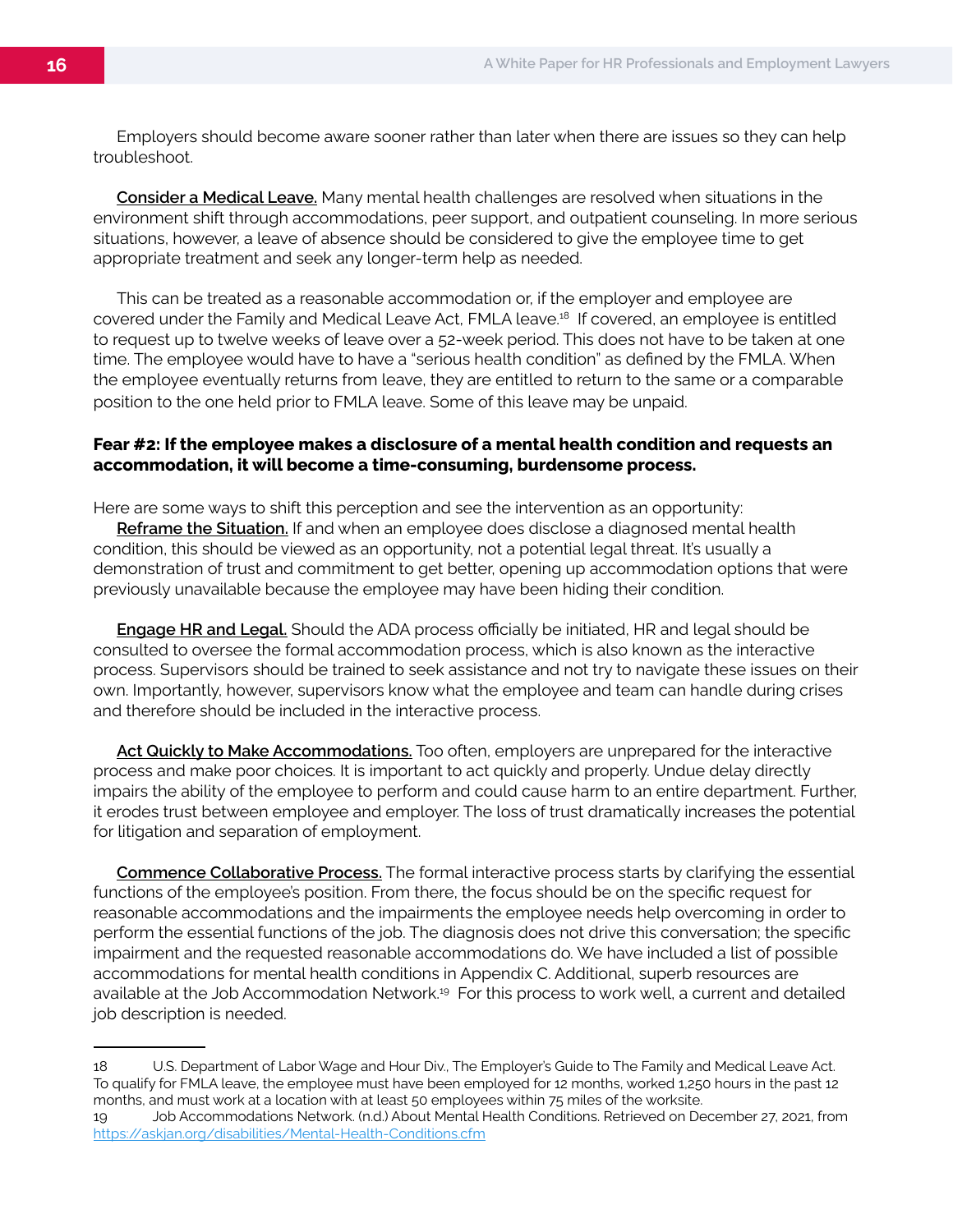It is also critical that HR and higher-level managers support the use of innovative reasonable accommodations that the employee and the supervisor believe are workable. This practical, on-theground perspective is often lost in what can become a bureaucratic top-down process. Often, the higher-level managers may be inclined to veto an idea as setting a "dangerous precedent." This paper argues that keeping the employee in the position and performing are paramount, and if innovative solutions fulfill this goal without negatively impacting others, they should be considered.

**Leverage Quality EAPs.** Higher quality EAPs tend to administer more comprehensive services, provide management training, and offer workplace consulting for identifying or creating effective psychiatric ADA accommodations. EAPs can partner with HR to empower managers as they work through the process of supporting the employee, ensuring the accommodation is effective and providing empathy to the employee as they continue to work. EAPs also provide coaching to managers in how to talk to coworkers who may have questions about struggling employees. These EAPs are worth the investment because their expertise mitigates risk while maximizing human capital outcomes.

**Accommodation Agreements.** The interactive process should be documented in written accommodation agreements. This documentation includes the dates of meetings, requests for accommodations made by the employee, the basis for the requests, and the employer's response. If an agreement is reached, the reasonable accommodations should be documented in writing so there is no misunderstanding or barriers to compliance. Moreover, if a different supervisor works with the employee, that supervisor needs to know about the accommodation.

For example, let's say supervisor Jose is on vacation and Samantha manages Robert. If Samantha is unaware that Robert is allowed to come to work two hours later as a reasonable accommodation, she might discipline Robert for coming to work late. Documentation therefore serves to protect both the employee and the employer. The employee should be given a copy of the accommodation agreement with another copy kept in confidential employee medical records, separate from the employee personnel file. Accommodations are commonly modified over time as the employee's condition changes.

| <b>Common Problems</b>                                         | <b>Resolution</b>                                                                                                                                                                                                                                                             |
|----------------------------------------------------------------|-------------------------------------------------------------------------------------------------------------------------------------------------------------------------------------------------------------------------------------------------------------------------------|
| No HIPAA release                                               | Get HIPAA release early                                                                                                                                                                                                                                                       |
| Delay or poor documentation from health care provider<br>(HCP) | Give job description to HCP and discuss specific<br>impairments and how to overcome them using a list of<br>accommodations. Avoid back-and-forth documentation.<br>which is time-consuming and unproductive. Once<br>agreement is reached. HCP should memorialize in writing. |
| One side fails to participate                                  | Oversee engagement by all parties in an interactive process.<br>Assure both sides offer ideas and try options for successful<br>accommodations.                                                                                                                               |
| One side fails to participate                                  | Coach employee to keep and strengthen these<br>relationships and to use EAP and other resources such as<br>work/life and leave options when indicated.<br>Coach supervisor on maintaining trust and support with<br>employees and encourage use of EAP and other resources.   |

**Overcoming obstacles.** Common obstacles in these cases include the barriers on the following list. We have made some suggestions on how to overcome them.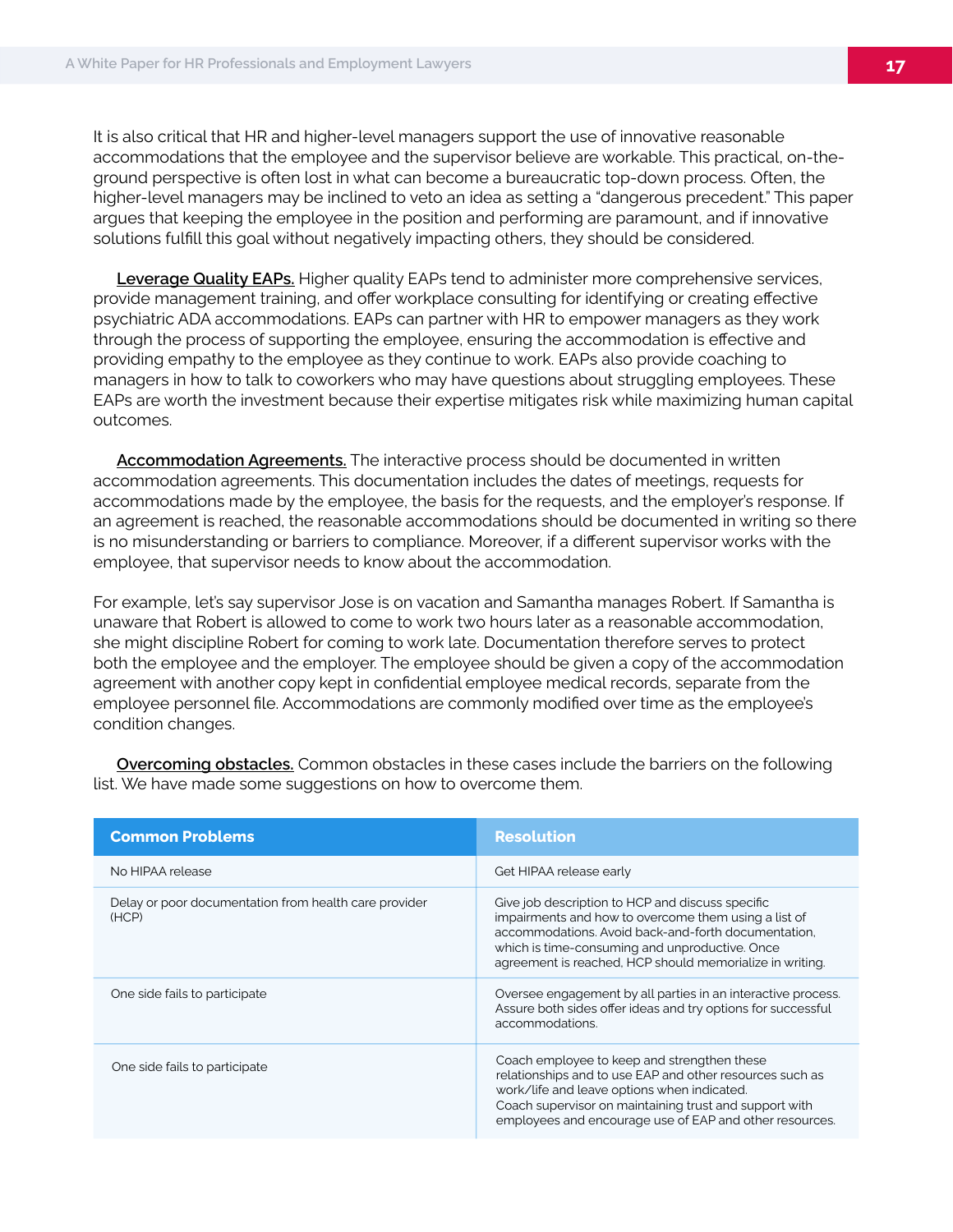#### **Fear #3: What if the employee is performing poorly and we need to impose disciplinary action—will this violate the ADA?**

Sometimes, lingering concerns regarding performance complicate an employee's requested accommodation or FMLA leave. An employer can discipline an employee for inadequate performance; however, it would be prudent to proceed cautiously.

**Explore Drivers of Distress and Assume Positive Intent.** Rarely do employees wake up one day and decide, "Today, I will aim to be the worst employee ever!" Almost always, there is an underlying reason for unsatisfactory performance, especially when work performance observably declines. Approach performance management with this in mind. Instead of moving directly to disciplinary action, establish a collaborative relationship by examining root causes. Consider augmenting a standard "performance improvement plan" by getting input from the employee as well as the supervisor.



#### **Sample approach:**

"With input from HR and possibly legal counsel, a recommended approach might be, "We've noticed some concerning changes lately in your performance, such as [LIST SPECIFIC BEHAVIORS, TIMES, & PLACES]. You don't seem like yourself lately. Sometimes, when people are not performing like they usually do, there are other issues going on. While you are not obligated to tell me what distress you might be facing, I want to let you know that if you are feeling overwhelmed, I am here to support you. Your contributions matter to many of us, and we are here to help you get back on your feet."

In other situations, an employee may already be living with an addiction, substance use/misuse challenge, or a mental health condition that is becoming more severe. As their employer, you are not responsible for "fixing" them; however, by having this conversation with them, you show compassion. Your care may not be the tipping point of change for the employee, but, if done well, your conversation might just plant a seed for them to seek help in the future even if they are not ready to act at the time of your discussion.

**Revisit Accommodations.** If an employee who has been given reasonable accommodations underperforms, the supervisor needs to clearly document the poor performance. This lack of improvement can be treated as a performance issue. Best practice at this juncture would be to hold a meeting with the employee to determine the reason for the continued poor performance and to explore whether a different reasonable accommodation will enable the employee to perform the essential functions of the job. Should the inadequate performance continue without correction, the situation would turn into disciplinary action. Many employers are fearful of taking disciplinary action of any kind while an employee is out on leave or under medical care, fearing that the employee may file a discrimination, retaliation, or harassment claim. However, there are situations in which it is legal and appropriate to take such action. Legal advice is essential prior to determining next steps to take at this point.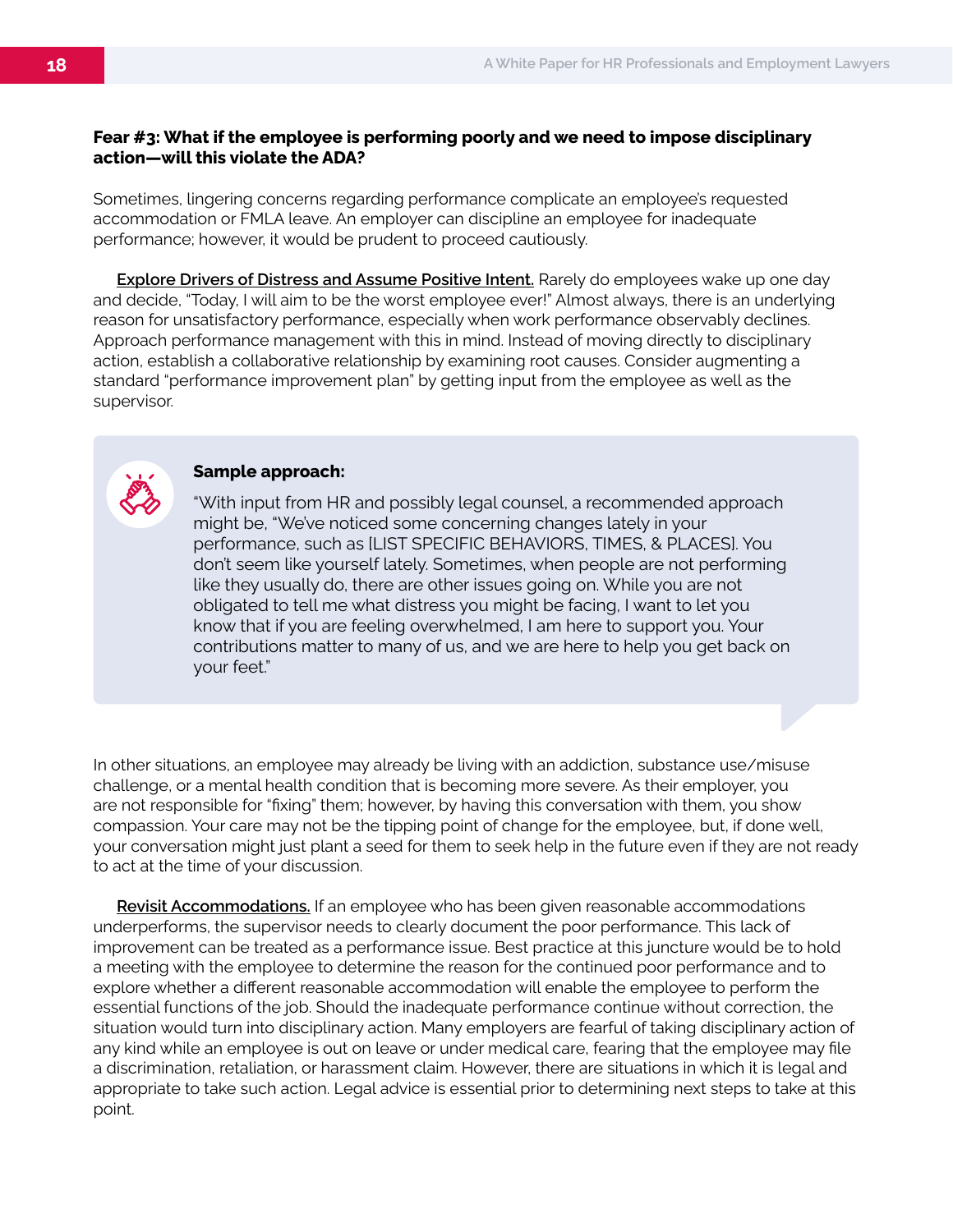#### **Fear #4: If we make accommodations, we'll have to change the employee's job duties.**

There is a common misperception among managers and some HR professionals that the ADA imposes a duty on employers to dramatically modify the job duties of employees with protected conditions. The ADA imposes no such duty and courts consistently side with employers on this issue.

#### **Case Highlight:**

After a jury verdict in favor of a pharmacist who feared needles and requested the removal of that function as an accommodation, a court ruled that, as a matter of law, when a job description requires pharmacists to give shots, it's an essential function of the position and the ADA does not require removal of that function as an accommodation. Stevens v Rite Aid Corp., 851 F.3d 224 (2nd Cir. 2017).

This case focuses on the element of what is an essential function. The doctor said Stevens is "needle phobic and cannot administer immunization by injection." In evaluating whether a particular job function is "essential," courts consider "the employer's judgment, written job descriptions, the amount of time spent on the job performing the function, the mention of the function in a collective bargaining agreement, the work experience of past employees in the position, and the work experience of current employees in similar positions." McMillan v. City of New York, 711 F.3d 120, 126 (2d Cir. 2013) (citing Stone v. City of Mount Vernon, 118 F.3d 92, 97 (2d Cir. 1997)). Courts must conduct "a fact-specific inquiry into both the employer's description of a job and how the job is actually performed in practice." McMillan, 711 F.3d at 126. After viewing the evidence most favorable to Stevens, they concluded he was unable to perform an essential function of his job as a pharmacist. This was the only reasonable conclusion that could be drawn, as Stevens presented no evidence of a reasonable accommodation that would have allowed him to perform immunizations. At the time of his dismissal, he was not found to have been "qualified to perform the essential functions of his job, with or without reasonable accommodation."

Employees seeking protection under the ADA must demonstrate they are able to perform the essential functions of their position, with (or without) reasonable accommodations. Once a request for a reasonable accommodation20 is made, all discussions should be focused on helping the employee perform those essential functions, not taking those functions away.

Employers should also draft all job descriptions to clearly state the essential functions of the job. Given the ever-changing state of the workplace, it is critical that employers work to update job descriptions regularly so that when performance is being reviewed, employee work expectations are clear. Job descriptions should be reviewed with the employee on an annual basis at minimum, or when there are significant changes.

<sup>20</sup> U.S. Government Publishing Office. (2009). EQUAL OPPORTUNITY FOR INDIVIDUALS WITH DISABILITIES. https://www.govinfo.gov/content/pkg/USCODE-2009-title42/html/USCODE-2009-title42-chap126.htm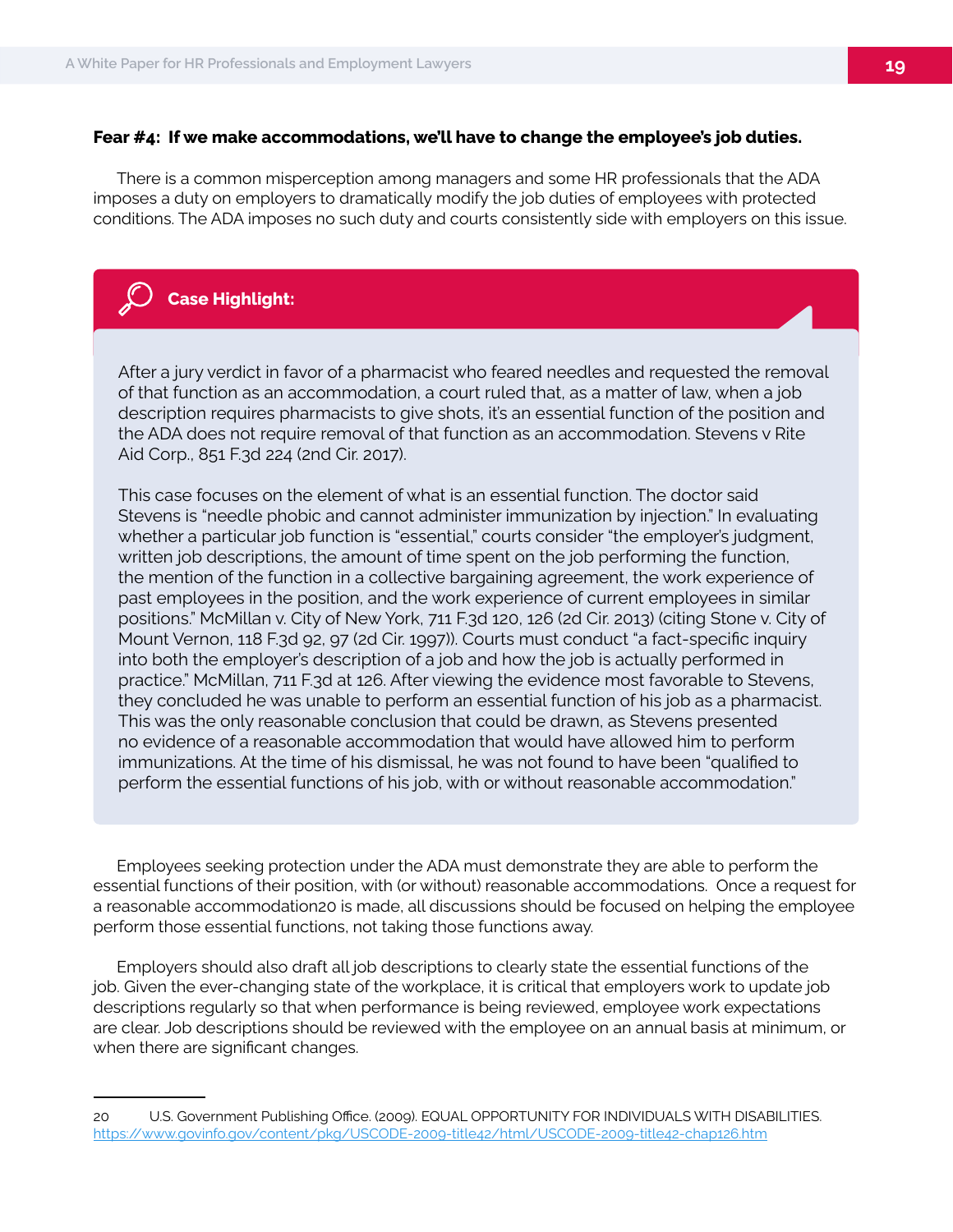#### **Fear #5: If I grant this accommodation now, I'll have to grant it to everyone else later.**

Another common fear of employers is setting precedents that can later be used against the employer—along the lines of, "no good deed goes unpunished." This concern is best managed through transparent communication to work teams. The overriding theme for getting this issue right is trust.

#### **Sample approach:**

"As your employer, we will confidentially provide reasonable accommodations to people on this work team as needed so that you can thrive in your job despite challenges. We make these decisions based on the individual needs and job role of each person. In other words, we meet you where you are. This means not everyone will get the same accommodations. Under the ADA, we will not share these decisions with others and will maintain confidentiality. We expect everyone to look out for one another on this team with the knowledge that when it's your turn to need help, you'll get it too."

Sometimes, the reasonable accommodations cannot be "confidentially" applied depending on what the accommodation is. For example, if the employer makes an accommodation for a therapy dog while they don't disclose the exact reasons—they can't hide the dog.

**Telework** (remote work). One reasonable accommodation is remote work. In certain situations, allowing an employee to work from home can enable that employee to perform the essential functions of the job.

The keys for employers are to:

- Draft job descriptions to clarify what, if any, job duties must be performed in the workplace
- Craft telework policies that establish specific, job-related criteria for teleworking
- Enforce those policies consistently



Request for unscheduled, unpredictable telework four days per week with one or two days per week of consistent, schedule telework was held to be an unreasonable accommodation. Court sought to avoid plaintiff's use of flexible work practice as a sword against the employer. EEOC v. Ford Motor Co., 782 F.3d 753 (6th Cir. 2015).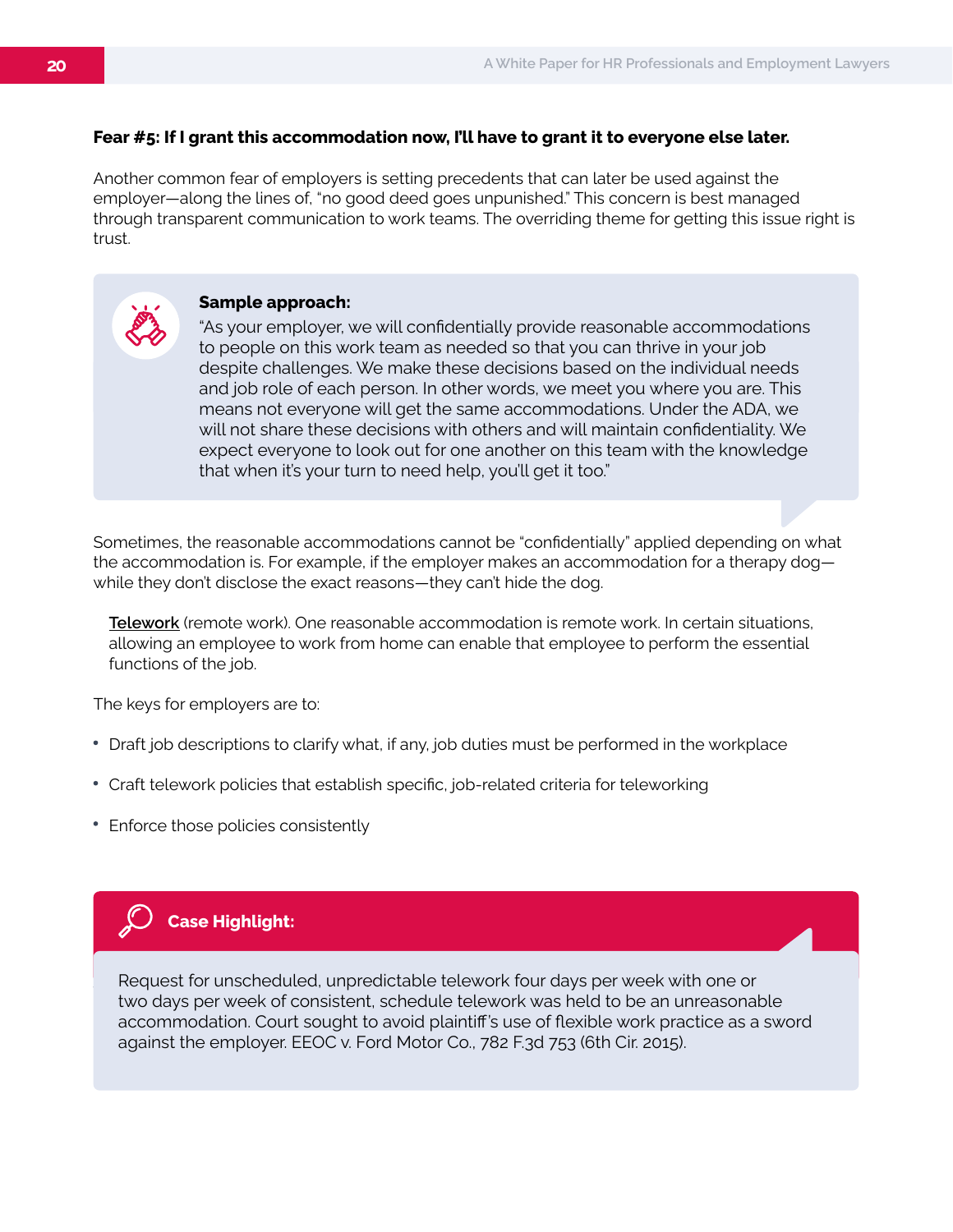### **Case Highlight:**

The main question in this case was whether regular and predictable on-site job attendance was an essential function (and a prerequisite to perform other essential functions) of Harris's resale buyer job. The court held it was. That general rule—that regularly attending work on-site is essential to many jobs, especially interactive ones—aligns with the text of the ADA. In most jobs, especially those involving teamwork and a prominent level of interaction, the employer will require regular and predictable on-site attendance from all employees (as evidenced by its words, policies, and practices). An employer may refuse a telecommuting request when, among other things, the job requires "face-to-face interaction and coordination of work with other employees," "in-person interaction with outside colleagues, clients, or customers," and "immediate access to documents or other information located only in the workplace."<sup>21 22</sup> That is because, as the EEOC elsewhere explains, "the inquiry into essential functions is not intended to second guess an employer's business judgment with regard to production standards." 29 C.F.R. § Pt. 1630(n), App. at 395. Nor is it meant "to require employers to lower such standards." Id.

Flexible Work Schedules. The language of the ADA defines reasonable accommodations to include "job restructuring" and "part-time or modified work schedules."<sup>23</sup> Cases involving employers failing to offer a flexible work schedule are increasingly being sent to trial, meaning that it is far less expensive for employers to simply try them.<sup>24</sup> The average price tag of litigating an ADA case through discovery and motions phases is \$300,000; this figure does not include trial.

#### **Fear #6: An employee in a mental health crisis will need a lengthy leave of absence.**

There are several complicating factors when considering a request for a lengthy leave of absence. For starters, an employer should consider what is provided in the employee manual and whether there is short-term or long-term disability. In addition, the leave may be caused by a work-related injury, and there may be protection offered by workers' compensation. Lastly, there may be union rights spelled out in a collective bargaining agreement.

The employer then needs to consider whether a request for an extended leave of absence would be reasonable. The employer is faced with the dilemma of either leaving a position unfilled or using a temporary employee to handle the work until the employee on leave is able to return. Dependent upon the nature of the work and the position, that may be an unreasonable burden to place on an employee.

<sup>21</sup> EEOC. (2005, October 27). Work at Home/Telework as a Reasonable Accommodation. http://www.eeoc.gov/ facts/telework.html

<sup>22</sup> EEOC. (2011, January 19). Employer Best Practices for Workers with Caregiving Responsibilities. http://www. eeoc.gov/policy/docs/caregiver-best-practices.html: Explains that "impromptu team meetings" are a valid factor for denying an employee the privilege to work in a flexible work schedule.

<sup>23</sup> 42 U.S.C. § 12111(9)(B)

<sup>24</sup> Solomon v. Vilsack, 763 F.3d 1 (D.C. Cir. 2014): Depressed budget analyst who met all deadlines and was strong performer on flextime, entitled to trial on question of whether it was an essential function of position to work a regular schedule in the office. Court rejected "unthinking" assumptions about the workplace and required a "penetrating factual analysis" of how the specific job "is actually performed in practice." Flexible work arrangements as a reasonable accommodation will go to trial more often.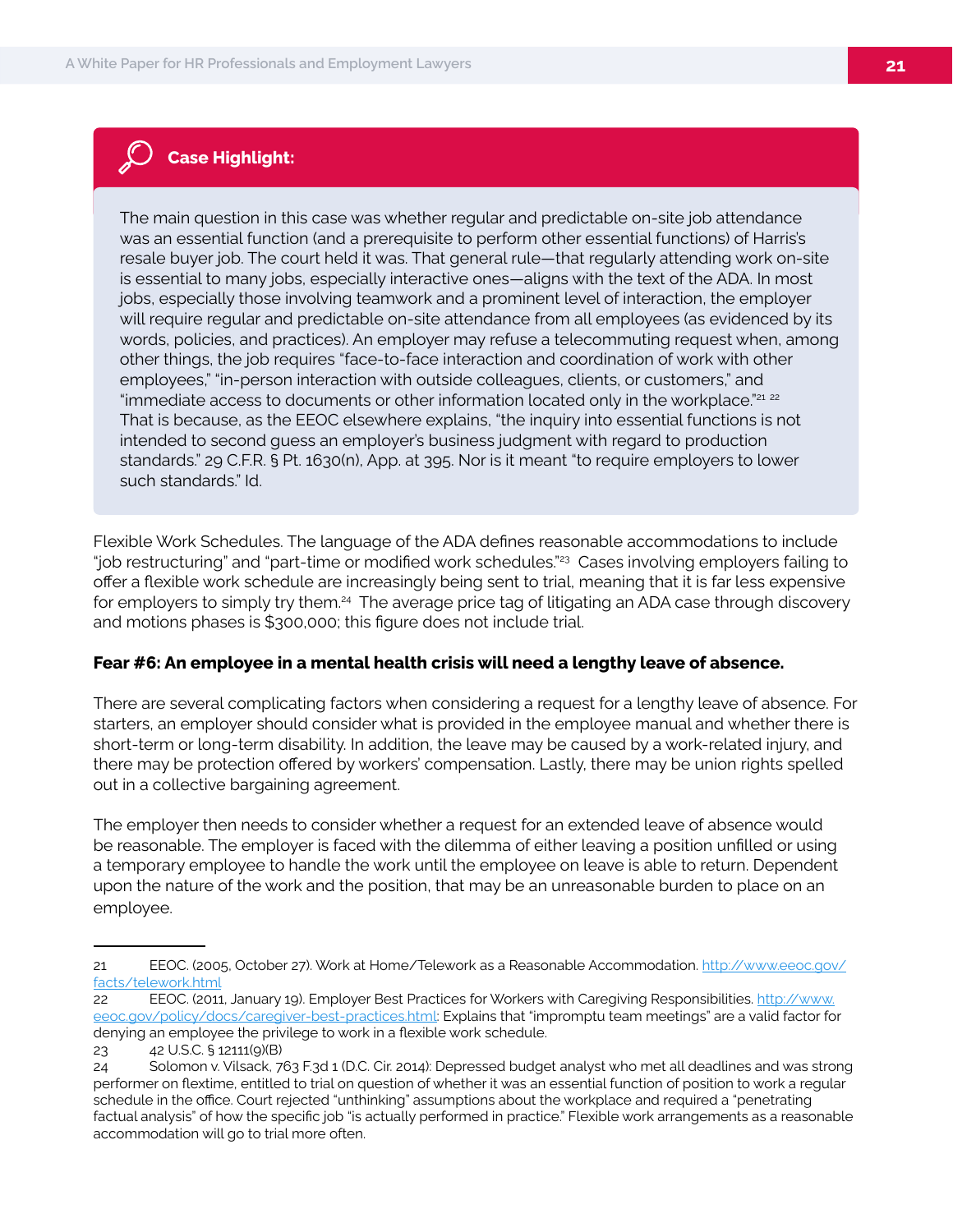This issue can be viewed from another perspective involving employee well-being and retention, work team burden, morale, and legal obligation. In many instances, extended leave may NOT be in the best interest for someone experiencing a mental health condition. Connectedness with co-workers and the sense of purpose of going to work can be essential parts of recovery. For many needing medical leave, there is a psychological benefit to returning to work on a light duty or modified duty basis. Disability insurance data shows the longer an employee is absent, the lower the chances of returning to work-ever.<sup>25</sup>

Employees experiencing a mental health crisis (who are not in residential treatment) benefit significantly from maintaining a connection to the workplace. Therefore, whenever possible, part-time or modified work is far preferable to a lengthy leave of absence from the employee well-being perspective. Employers can work with their EAP or disability insurance provider to request employee check-ins that demonstrate to the employee that, while they are out on leave, they are not forgotten.

Employers often oppose lengthy leaves of absence due to the burden imposed on team members, its diminution of morale and employee engagement, and its interference with organization deadlines. Ultimately, if an employee is out on extended leave and the position is held open, the test should be whether this creates an unreasonable burden on the employer.

The courts typically review requests for extended leave as a reasonable accommodation on a case-bycase basis. Generally, the longer the requested leave the less likely the courts are to treat it as reasonable. Nevertheless, the employer does have the burden to demonstrate that the leave would be unreasonable and is well-advised to suggest an alternative that they believe would be reasonable.



**Policy and Practice Pro Tip** Undue Hardship Analysis

Undue hardship is a "significant difficulty or expense in light of the nature and cost of the accommodation, the resources of the entity, and the type of operation of the entity." Undue hardships include those imposed on human resources, e.g., work team members.

An employer does not have to provide a reasonable accommodation that would cause an undue hardship to the employer. Generalized conclusions will not suffice to support a claim of undue hardship. Instead, undue hardship must be based on an individualized assessment of current circumstances that show that a specific reasonable accommodation would cause significant difficulty or expense.

A determination of undue hardship should be based on several factors, including the:

- $\checkmark$  Nature and cost of the needed accommodation
- $\checkmark$  Overall financial resources of the facility making the accommodation
- $\checkmark$  Number of persons employed at the facility
- $\checkmark$  Effect on facility expenses and resources
- Overall financial resources, size, number of employees, and type and location of facilities of the employer (if the facility involved in the accommodation is part of a larger entity)
- Type of employer operation, including the structure and functions of the workforce, the geographic separateness, and the administrative or fiscal relationship of the facility involved in making the accommodation
- $\checkmark$  Impact of the accommodation on facility operations

<sup>25</sup> National Conference of State Legislators. (2019). Workers' Compensation: Keeping Injured and Ill Workers in the Workforce. https://www.ncsl.org/research/labor-and-employment/workers-compensation-report.aspx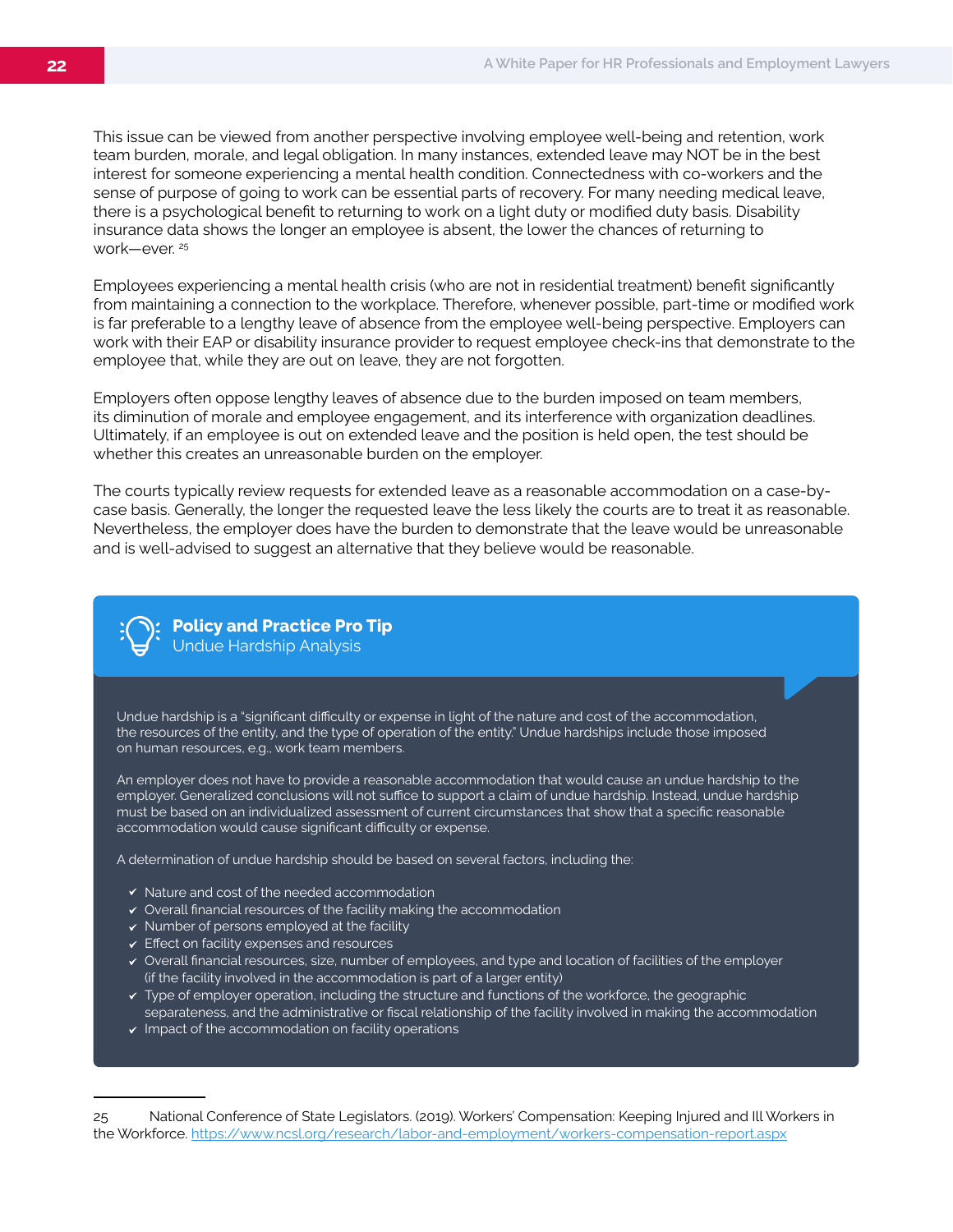Employers have no duty to provide an accommodation if it poses an undue hardship—significant difficulty or expense in light of the nature and cost of the accommodation, the resources of the employer, and the type of operation of the employer.

Courts generally impose two limitations on proposed leaves of absence:

- The employee must provide an estimated date to resume their essential duties; and
- The employee must be able to return to work in the "near future," which has been construed to be less than six months.<sup>26</sup>

#### **Fear #7: What do we do if an employee is having a mental health crisis but has not come forward for support? Can we legally require a fitness-for-duty or psychological evaluation?**

Depending on the circumstances, it may also be permissible to require the employee to undergo a fitness-for-duty examination conducted by a doctor hired by the organization. Employers can request this examination if it is "job related and consistent with business necessity."<sup>27</sup> The employer must have a reasonable belief based on objective evidence that a medical condition is interfering with the employee's ability to perform the essential functions of their job or that the employee poses a direct threat to themself or others.28

Employers may terminate the employment of those who refuse to undergo a psychiatric or fitness-forduty evaluation.<sup>29</sup> Before using any of these options, it is important to consult with legal counsel. This process should also be documented. Lastly, take steps to prevent workplace gossip, as gossip will make it exceedingly difficult for the employee to return to work.

#### **Fear #8: What if a substance use disorder or other addictive behavior is an issue—is this a protected condition under the ADA?**

This is a complex area of law implicating state laws as well as federal ADA case law and regulations; therefore, legal counsel should always be consulted. That said, there are a few points of general guidance. First, a substance use disorder can often meet the requirement of a covered disability, but it is a case specific determination (e.g., they cannot have shown up to work drunk). Second, to be entitled to the protection of the ADA, the employee's addictive behavior must not have interfered with job performance. Third, if an employee shows up for work under the influence of illicit drugs or alcohol, discipline can be imposed. And fourth, if an employee whose addictive behavior has not interfered with job performance requests leave to enter into treatment, leave will generally be considered a reasonable accommodation. However, the undue hardship analysis will still apply.

<sup>26</sup> See Robert v. Board of County Com'rs of Brown County, Kansas, 691 F.3d 1211, 1218 (10th Cir. 2012). Jurisdictions differ on the specifics

<sup>27 42</sup> U.S.C. § 12112(d)(4)(A)

<sup>28</sup> Chevron USA v. Echazabal, 536 U.S. 73, 78 (2002); Mayo v. PCC Structurals, Inc., 795 F.3d 941 (9th Cir. 2015); Cotton v. Indianapolis Fire Dept, 578 F3d 559, 565 (7th Cir. 2009): Firefighter properly subjected to psychological evaluation after acting withdrawn and hostile towards coworkers.

<sup>29</sup> Pena v. City of Flushing, 651 Fed. Appx. 415 (6th Cir. 2016).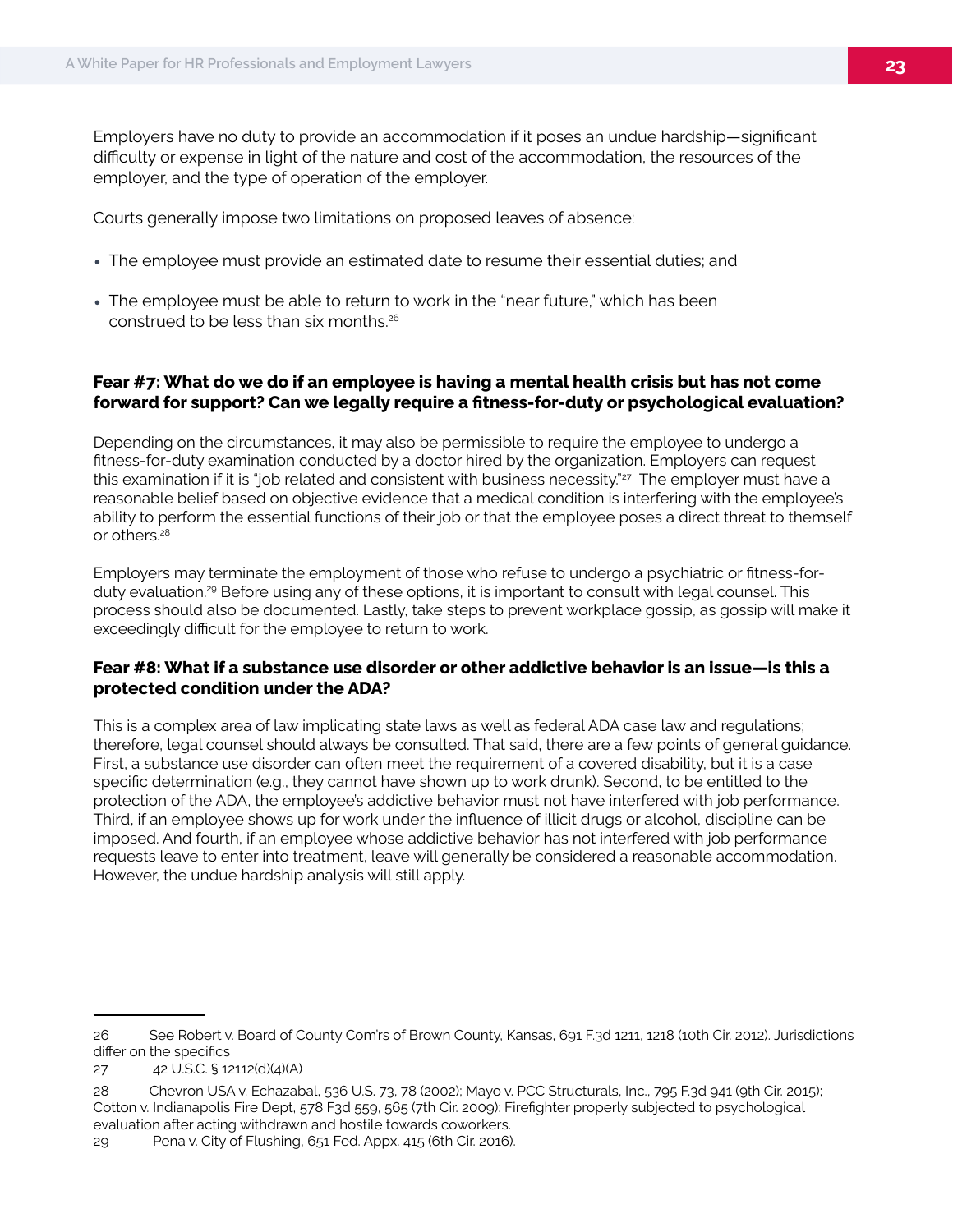**Drug Testing.** Drug testing is another complex area of law and employer policy that differs by state. With the widespread passage of recreational marijuana laws, a nuanced decision will need to be made by employers on which drugs to include in their prohibitions and testing. The Colorado Supreme Court, for example, has approved termination of employment for testing positive on a drug test for marijuana use, notwithstanding its legality in that state. 30

**Second Chance Agreements.** Second chance agreements have commonly been used to provide employees an opportunity to seek rehabilitation and return to work following a positive drug or alcohol screening. They can be modified to be a creative alternative to termination in the case of an employee whose mental health is impacting their attendance, performance, or conduct. The second chance agreement is a formal agreement that maintains proper employer–employee boundaries and sets clear expectations to make sure the employer is not set up to be abused.

#### **Case Study Highlight**

#### Second Chance Agreement

A long-term employee was having performance issues, including disruptive anger on the job site and absenteeism. Instead of firing him, the HR Director asked, "Is something going on?" to which the employee responded, "Yes, my personal life is a wreck. My relationship is terrible. My kids are in a bad place."

The HR Director replied, "It's not constructive for you to be here right now. You're not being a positive contributor to the team. You're not safe. You're not doing your job properly. We want to help you get through this if we can. We suggest you take six weeks off; you can use available PTO during this time and your group health benefits to get help. We're going to help you find a counselor, and you need to show us that you're attending. We don't need to know what you do."

The employee followed the recommendations exactly and, when he came back, he reported that he had asked his counselor if he could have a graduation ceremony from treatment so that his bosses could see how far he had come. Six years have passed since that second chance agreement, and he's still a phenomenal component of the team.

#### **Fear #9: How should we handle reintegration after a leave of absence under FMLA or ADA?**

After an employee exhausts FMLA, ADA, or other state-mandated leave, employers often terminate if the employee is unable to return to work "100% better." However, this is a violation of the ADA where the employee may have an ADA-covered disability and could return to work under reasonable accommodations. Employers are therefore required to notify the employee that they can return to work if they can perform the essential functions of the job, with or without a reasonable accommodation. One mistake that some employers make is messaging that the employee has exhausted FMLA, ADA, or other state-mandated leave and can return if the employee is 100% better. This notification is illegal because the employee is not being made aware of their right to return to work with a reasonable accommodation.

<sup>30</sup> McClatchey, Mary. (2015, June 22). Colorado High Court Okays Zero Tolerance for Pot Use. WorkSmart Partners. https://www.worksmartpartners.com/news/colorado-high-court-okays-zero-tolerance-for-pot-use/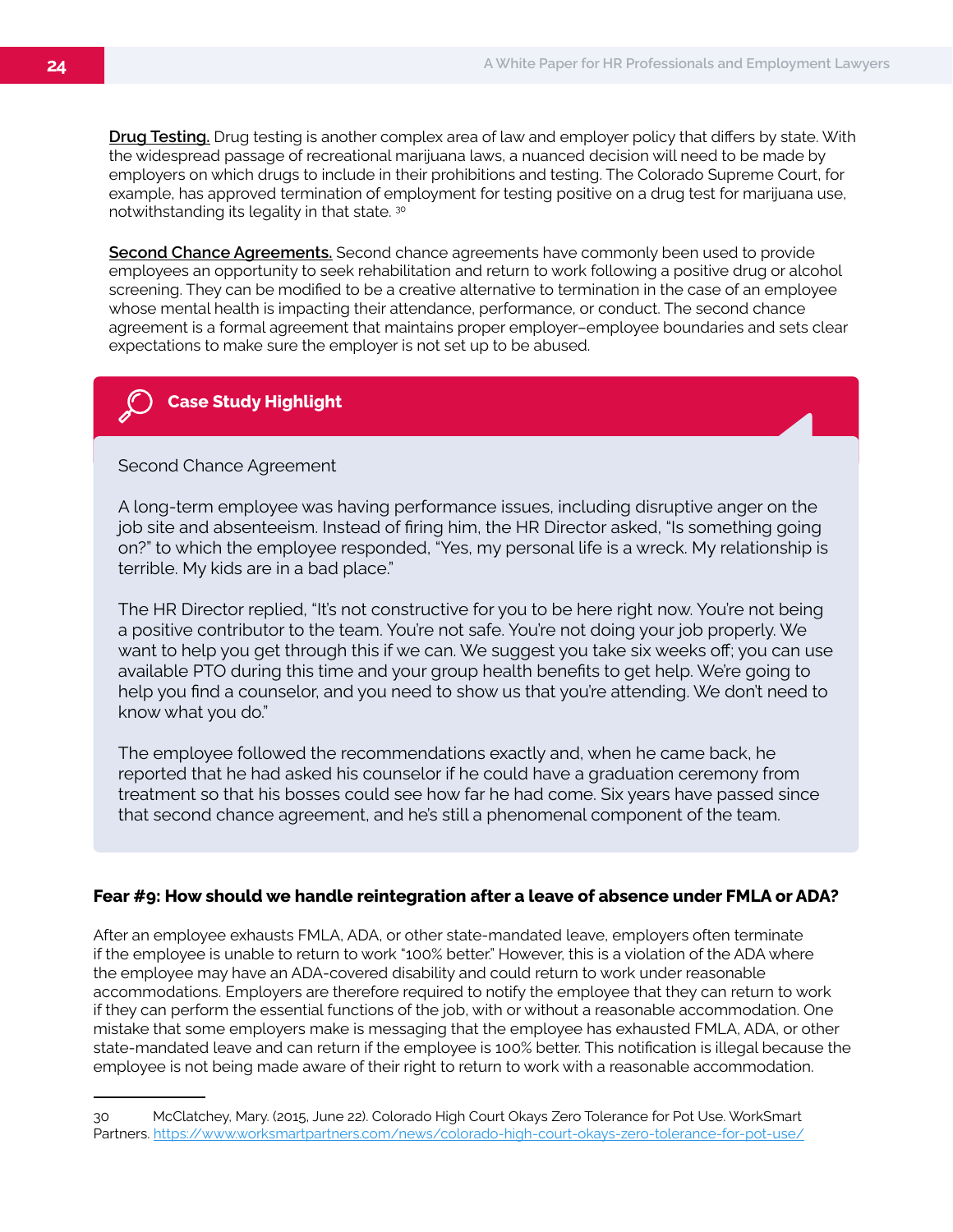As part of creating a work culture of health and caring, we encourage employers to develop employee leave banks where employees can donate leave and then pull from the bank when in need, especially for physical and mental health crises.

**Reintegration and Return to Work Agreements.** If an employee has been on leave to attend to mental health challenges, having a pathway to reintegrate back into work can help with the transition.<sup>31</sup> Issues to be covered in this agreement may include:

- Maintaining contact during leave
- Return to work planning
- Privacy and coworker support expectations

See Appendix D for a "Reintegration Checklist After a Well-Being Leave"

#### **Fear #10: Will mental health or suicide prevention training be too expensive or expose us to liability?**

Training on the topics of mental health, addictive behavior and suicide is critical, but may be sidestepped due to fear, cost, or implicit bias. Additionally, "nonessential" training is the first thing to be dropped when deadlines approach or there is a need to control costs. Small companies may not have the human power or resources to be able to provide effective training, much less something as sensitive and specialized as suicide prevention.

Larger organizations that may have resources, outsourcing capability, or EAPs may still struggle. The added cost to provide such training is often a deterrent. Consider partnering with community organizations to provide training when internal resources are strapped or nonexistent. Having community providers talk about mental health and suicide prevention awareness is also a fantastic way for smaller employers to introduce employees to professionals who are able to provide support should it be needed in the future.

**Training as a Strategic Investment in Risk Management.** Of note, frontline managers usually make or break the outcome of employment law cases. Investment in training will therefore help manage risk while promoting a culture of well-being. Expert training and policy management for HR and those with supervisory authority often provide an affirmative defense to lawsuits and can result in early dismissal of claims. Plus, training costs are typically far less than the nuisance payment to settle pending litigation.

**Specialized Training.** Training should be consistent with best practice training guidelines for suicide prevention. The training should use case scenarios to facilitate application of new skills and techniques in practical ways. It is important to use facts and data to debunk myths about suicide so that participants can better understand their role, response, and impact. It is also important to include relevant information on topics that may be related to suicide (at-risk factors), such as the relationship between suicide and bullying, substance use, or sexual orientation. For managers, it can be useful to offer manager-focused trainings where, in addition to providing education, you can provide managers with an open forum to share experiences, best practices, and obstacles with each other. This opportunity to talk with their peers supports managers and can foster additional learning and innovation in conjunction with training content.

Trainings can range from large, all-employee events to simple, small-group programs or brown-bag informal discussions. Trainings need not be costly to be effective. Effective trainings are highly interactive and part of regular employee offerings.

<sup>31</sup> Conley, G., Baynton, M.A., & Workplace Strategies team. (2021, December 8). Return to Work Response for Leaders, Workplace Strategies for Mental Health. https://www.workplacestrategiesformentalhealth.com/resources/ return-to-work-response-for-leaders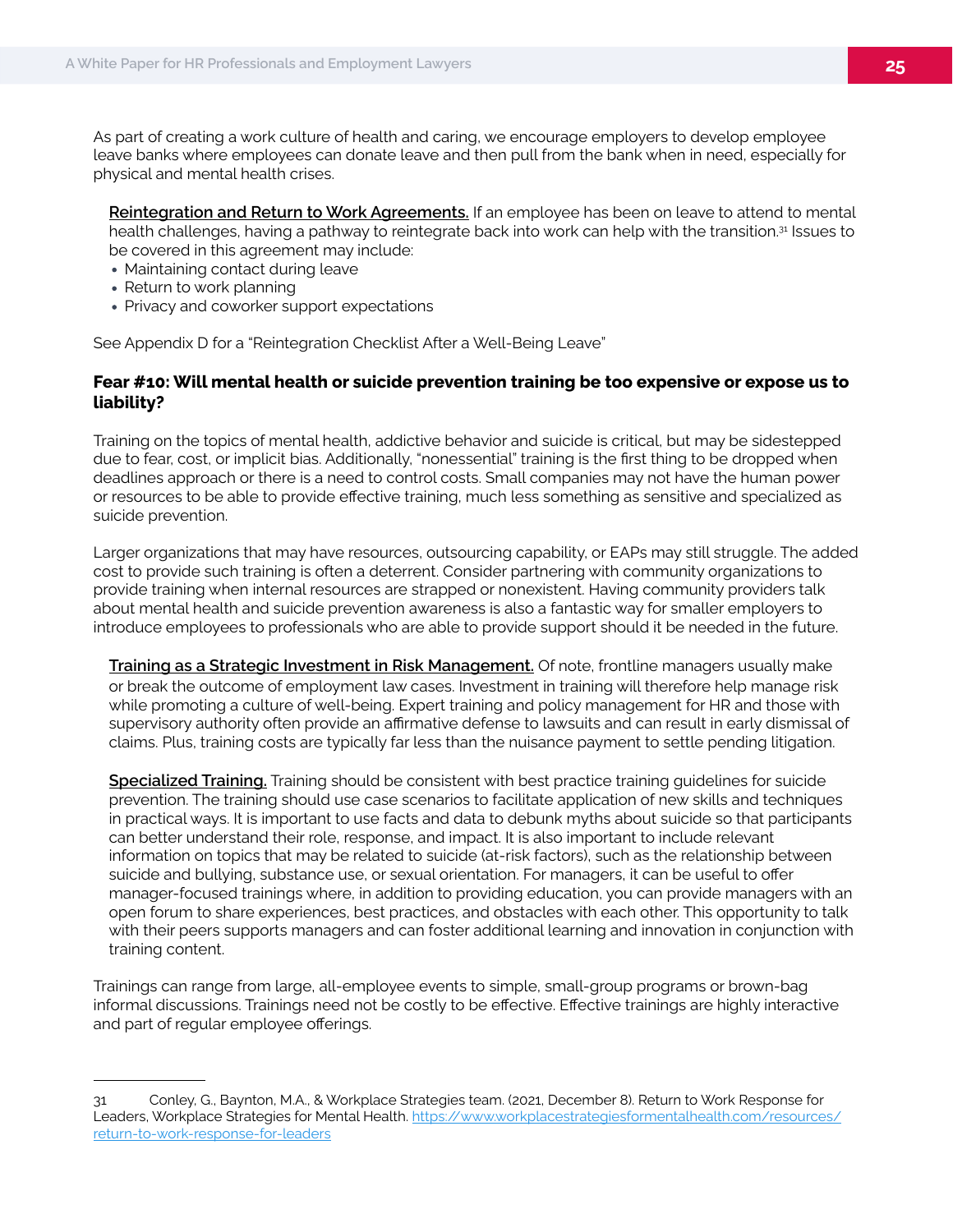Often, EAP services or health care companies provide training as part of their regular services to which the employer is already subscribed; again, employers should ensure that qualified specialists provide this training. By giving such opportunities, employers demonstrate genuine concern and support for mental health issues. For best practices in selecting a mental health promotion or suicide prevention training for your organization, review "How to Move from Awareness to Action in Suicide Prevention and Mental Health Promotion: GUIDEBOOK ON TRAINING PROGRAMS - 23 Characteristics that Make Trainings Great. 32

**Policy and Practice Pro Tip** Recommended Workplace Suicide Prevention & Mental Health Trainings Include:

Working Minds LivingWorks's safeTALK or START Question, Persuade, Refer Mindshare Partners (Workplace) Mental Health First Aid

Although we are unaware of any instances of training giving rise to employer liability, we recommend having your attorney review training materials. In addition, training should include an appropriate disclaimer that the content does not constitute legal, mental health, or any other type of professional advice. Although we are unaware of any instances of training giving rise to employer liability, we recommend having your attorney review training materials. In addition, training should include an appropriate disclaimer that the content does not constitute legal, mental health, or any other type of professional advice.

#### **Good Samaritan Protection**

Good Samaritan laws are intended to protect those that help at the scene of an accident or emergency despite less medical qualification and also encourages bystanders to intervene in emergency situations regardless of compensation.

Under HSC 1799.102, for instance, California's Good Samaritan Law protects a person a person from civil liability for any damages resulting from their emergency aid if:

They acted in good faith, and not for compensation; They provided emergency medical or nonmedical care; and They provided care at the scene of an emergency.

Note that "the scene of an emergency" excludes places where professional medical care is usually available, such as emergency rooms.33

<sup>32</sup> Spencer-Thomas, S. (2017). How to Move from Awareness to Action in Suicide Prevention and Mental Health Promotion: GUIDEBOOK ON TRAINING PROGRAMS – 23 Characteristics that Make Trainings Great. Retrieved December 27, 2021, from

https://static1.squarespace.com/static/58b628c217bffc493333bbfd/t/59b730c8935d81a4204a385b/1505177805124/2 0170911+Guidebook+on+Training+Programs+%28email%29.pdf

<sup>33</sup> Shouse Injury Law Group. (n.d.). Good Samaritan Law in California - A Quick Legal Breakdown. https://www. shouselaw.com/ca/personal-injury/good-samaritan-law/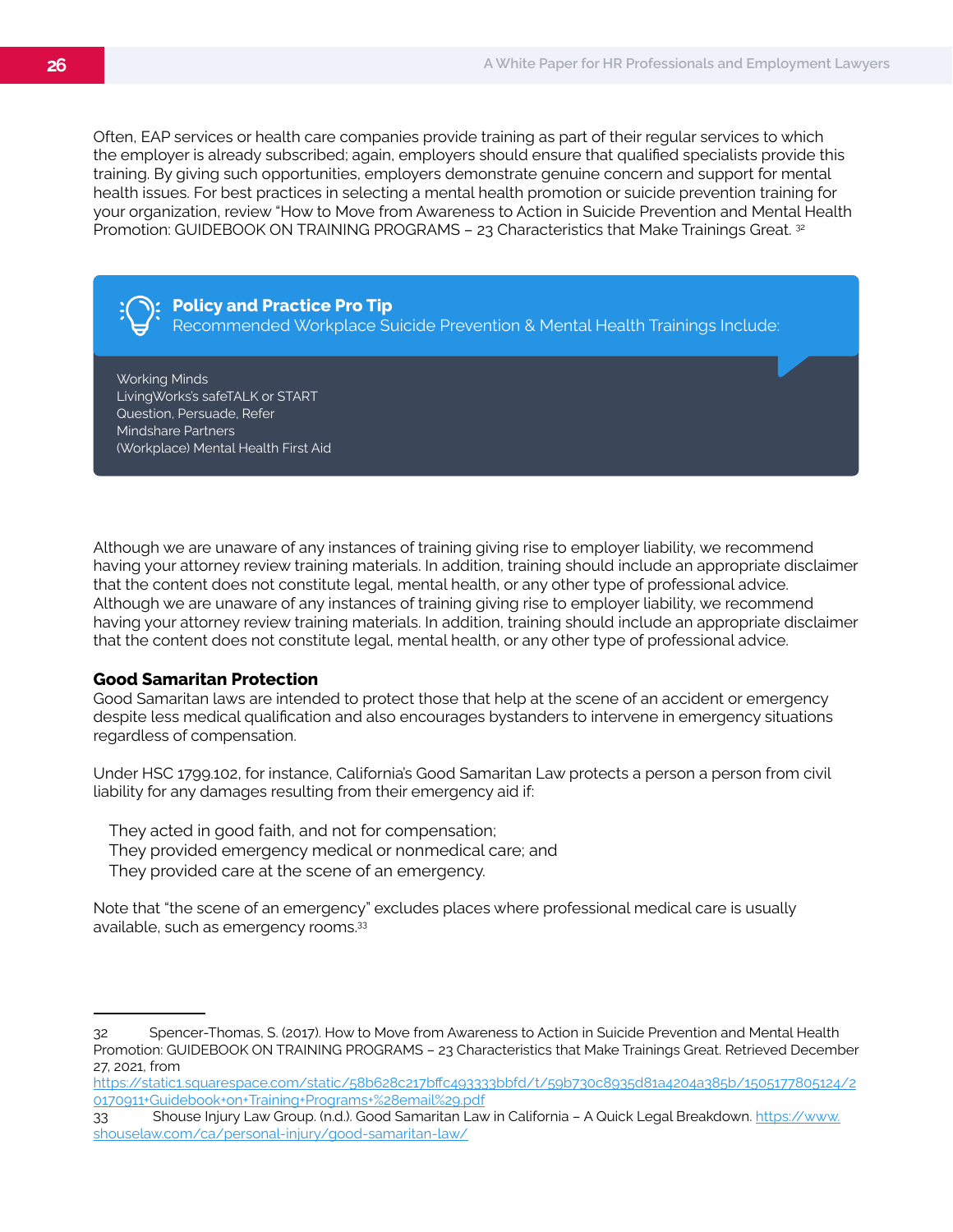#### **Fear #11: How do we deal with personal or privacy concerns at work?**

While it used to be a mantra to "leave your personal issues at the door" when you came into work, we now know that this idea is next to impossible. Employees have many intersecting aspects of their lives that cannot be artificially segmented. Their whole beings come to work, whether or not they outwardly show all parts of themselves. In fact, many employees seek workplaces that value rather than resist work–life integration.

When addressing mental health at work, the sensitive nature of people's lived experiences brings with it many layers that affect both the employer and employee. For employees, fear of retribution or retaliation for missing time from work, issues of shame and guilt, violation of privacy, perceived prejudice associated with mental health issues, concerns about job or wage loss, and potential loss of promotion or access to advancement may all hinder help-seeking. While none of these situations may actually be realized, the fear that they invoke is very real to the individual.

The best way to address these concerns is to follow the guidelines set forth above that establish a caring culture: provide early, dedicated support; respect confidentiality; connect the employee with robust resources; make necessary accommodations quickly; and work hard to maintain a strong connection between employees and your organization. Furthermore, vocal leadership support and stories of lived experience validate and normalize these deeply human challenges. Embed mental health as a topic in anti-discrimination and anti-harassment trainings, making it clear that discrimination, harassment, or bullying on the basis of a coworker's mental health will not be tolerated.

Coworkers may worry about how to talk to someone who has struggled with suicide or unintentional overdose loss, or someone who has lived through a suicide attempt or near miss. Coworkers may be uncomfortable with the expression of emotion or feelings on their part or others.

They may be afraid that talking about such issues directly may upset the individual further or cause a "breakdown." Coworkers may feel that they are walking on eggshells and wish to avoid upsetting a peer. This concern illuminates the critical importance of specialized training, which can prepare work teams and coworkers for these situations. In addition, it highlights the unique role of team managers in setting the right tone and providing direction. Many of the specialized training resources provided in the previous section fully address these concerns through skills-based learning.



 **Policy and Practice Pro Tip** A Manager's Guide to Suicide Postvention in the Workplace34

Action steps to take after a suicide death or attempt impacts a workplace.

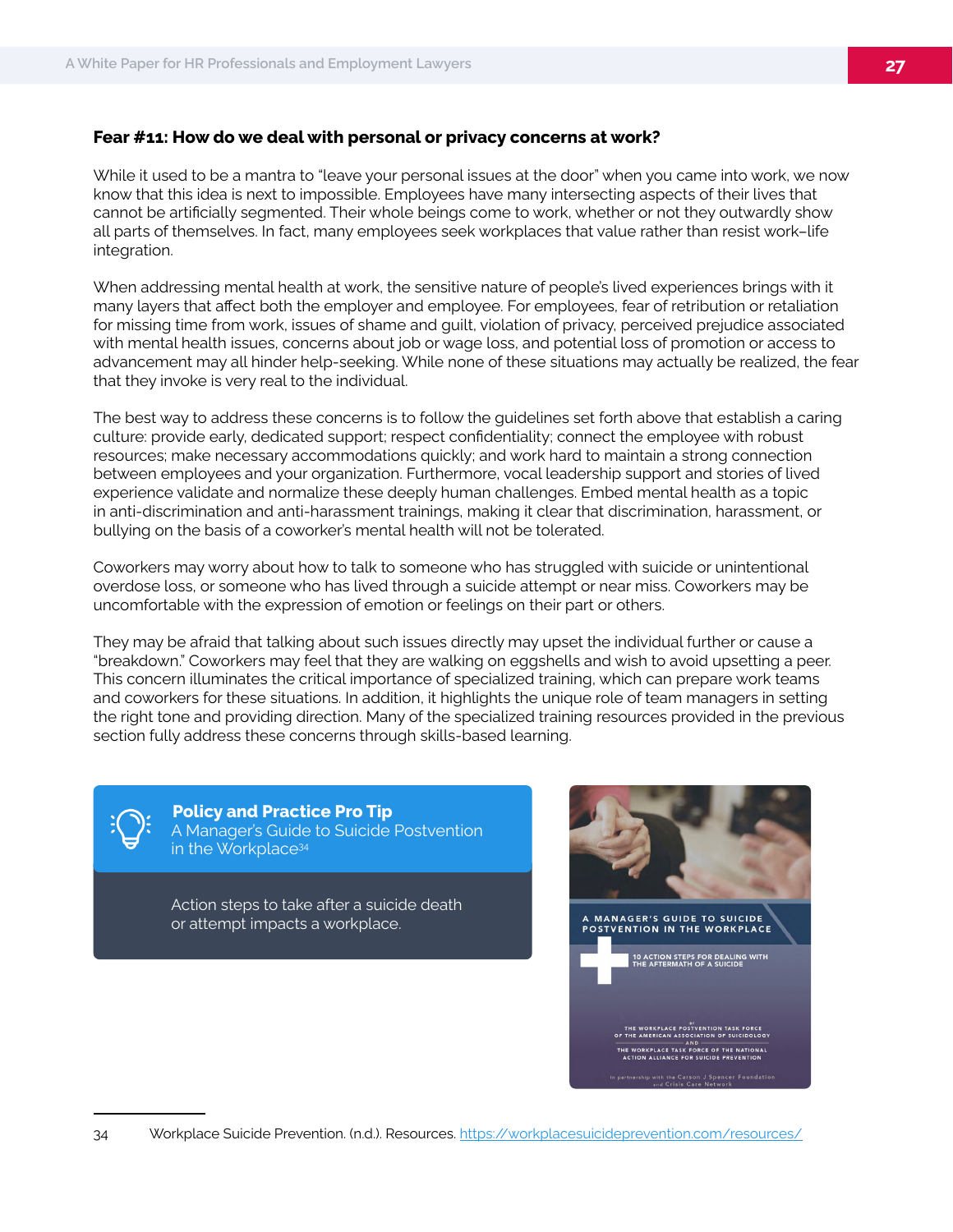#### **#12: How do we address employees' perceived lack of support?**

Employees may fear that if they disclose any personal or sensitive information to an employer, supervisor, or colleague, they will be seen as "weak" or face retribution. There is a very real fear among employees that they will not receive vital support and may, in fact, be looked down upon for their disclosure. For this reason, they may feel the need to hide their concerns. Hiding these needs serves only to worsen an already demanding situation for both individual and employer as well as to increase anxiety.

Employers can do a great deal to mitigate this concern by having regular, open conversations about mental health and employee needs. The training programs discussed should be interactive. Have HR attend sessions and reinforce their commitment to making this an exceptional place to work. The programs are not offered to check the box—instead, they are part of an initiative. Prompt and proper handling of complaints foster a belief that the employer is really trying to do the right thing.

Encouraging the use of resources such as HR departments, EAP programs, work–life programs, and community or online support while providing ongoing training and education for all employees can allay fears and open lines of communication for all. Bringing to light these "hidden issues" can also raise the level of employee satisfaction and favorable employer review.

#### **Fear #13: How do we face suicide and mental health issues proactively and directly?**

From the employer's view, addressing the "elephant in the room"—or specifically the issue of mental health and crossover from personal to work life—may present numerous complications. These concerns, some of which have already been addressed, include diminished workplace morale or productivity, budgetary changes, staffing issues, change in cultural environment and atmosphere, employee disengagement, and even turnover.

From an emotional standpoint, leadership may be uncomfortable addressing this most personal and delicate matter, fearing reprisal or staff lashing out at management for trying to discuss personal and protected information. Those same fears that coworkers may identify of "saying the wrong thing" or upsetting someone may also keep management from addressing this issue candidly.

By offering regular educational mental health and suicide prevention content (communication tactics/ training), continually promoting resources, and helping demystify the recovery process, dismantling the barriers to help-seeking and help-giving will become "baked in" to the organization's overall culture.

#### **Fear #14: Can We Create a Peer Support Initiative Without Incurring Liability?**

Peer support has long been recognized as a successful means of supporting employees through stress, trauma, and mental health issues.35 The rationale for peer support is that individuals who share challenges or conditions can cope more effectively by discussing their experiences, sharing practical information, and offering moral support to one another in an informal setting.

35 Goth, G. (2018, November 29). Peer Support Strengthens Mental Health Offerings: Employees who have overcome emotional challenges offer support to colleagues. SHRM. Retrieved December 27, 2021, from https://www.shrm.org/resourcesandtools/hr-topics/benefits/pages/peer-support-strengthens-mental-healthofferings.aspx#:~:text=In%20workplace%20peer%2Dsupport%20programs,who%20are%20facing%20similar%20issues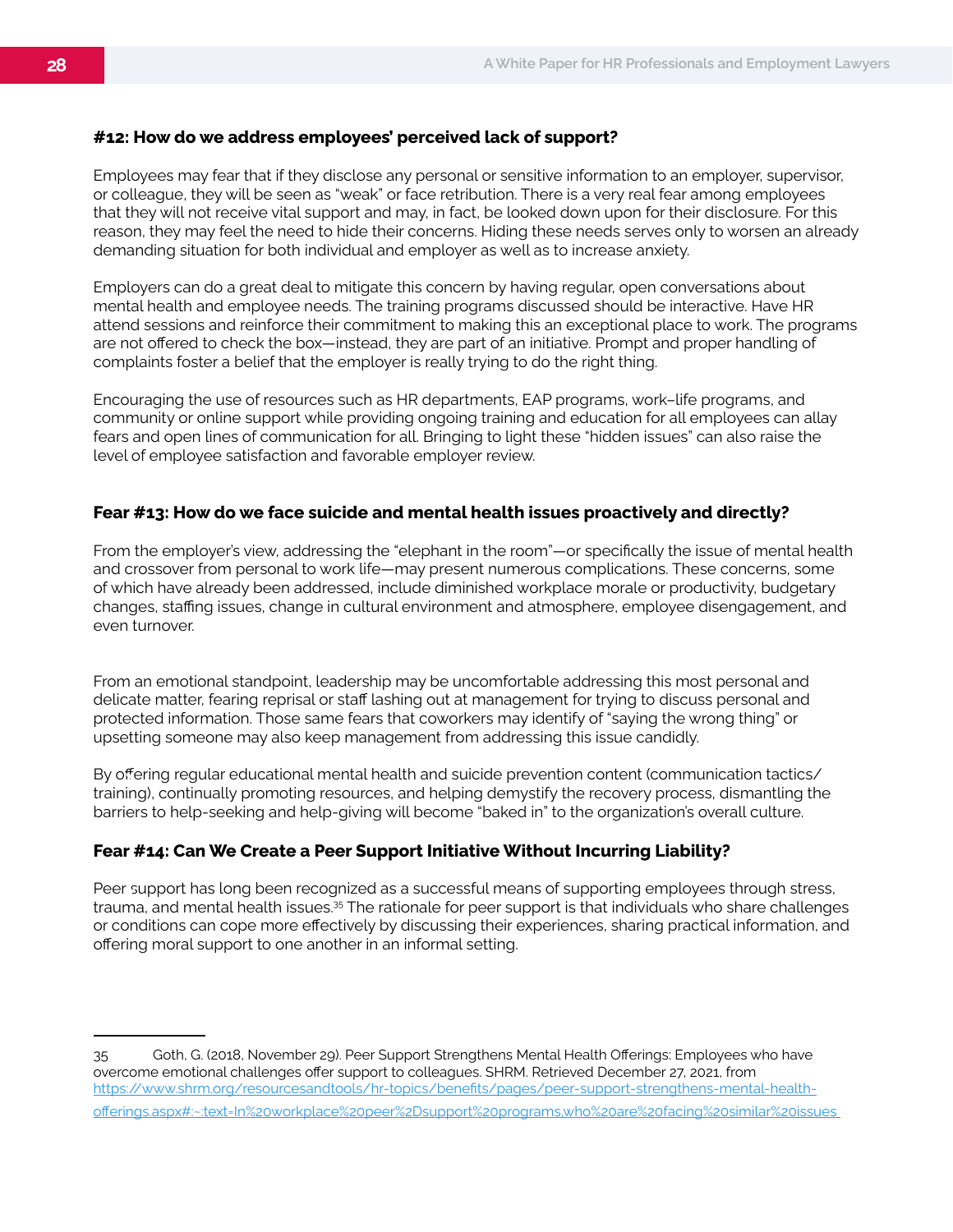Many employees who are hesitant to use EAP or individual therapy will use peer support. By providing employees with a readily accessible peer assistance network, peer support programs can reach individuals with escalating personal concerns that might otherwise fall through the fissures. Additionally, peers can help provide a bridge to professional assessment and counseling services that employees might need but are reluctant to access without additional encouragement from a coworker.

Employers that invest in the appropriate infrastructure of establishing and maintaining peer support programs, under the guidance of legal counsel, should not have significant liability concerns. In fact, a survey of corporate and government peer support practitioners by the authors of this white paper revealed no one had experienced a liability incident.

**Policy and Practice Pro Tip** Critical peer support program infrastructure includes:

**Personnel:** Volunteer peer counselors who are carefully selected based on interest in helping others, commitment to the principles of peer support, and credibility as demonstrated through a reputation for trustworthiness.

**Training:** Robust training for volunteer peer counselors from a mental health professional who has worked as a clinical advisor in the employer's industry.

**Coordination and Oversight:** A coordinator of the program who establishes protocols and policies, oversees training, schedules meetings, oversees compliance with confidentiality, and remains current on all resources available to employees for their mental, physical, and spiritual health.

Several states have passed laws protecting peer support communications as privileged. The vast majority of these apply to first responders in response to law enforcement suicides.<sup>36</sup>

#### **Fear #15: Can employers be held accountable in a worker's suicide death?**

Under Section 301(a) of the Workers' Compensation Act,<sup>37</sup> an employer is not liable for compensation when an employee's death is self-inflicted. There are, however, exceptions. If the claimant can prove 1) there was an initial work injury, 2) the injury caused the employee to be severely overcome with a disturbance of the mind as to override normal, rational judgment, and 3) the disturbance resulted in the employee's suicide, benefits may be awarded.

What does this mean? A worker's suicide may be compensable if the pain and despair from a work-related injury becomes so severe it results in the loss of rational judgment.

<sup>36</sup> Perine, T. (2021, May 26). The Law Enforcement Suicide Data Collection: The FBI's New Data Collection on Officer Suicide and Attempted Suicide. Police Chief Online. https://www.policechiefmagazine.org/the-le-suicide-datacollection

<sup>37</sup> Southeastern Transportation Authority (SEPTA) v. WCAB (Hansell), 464 C.D. (2020).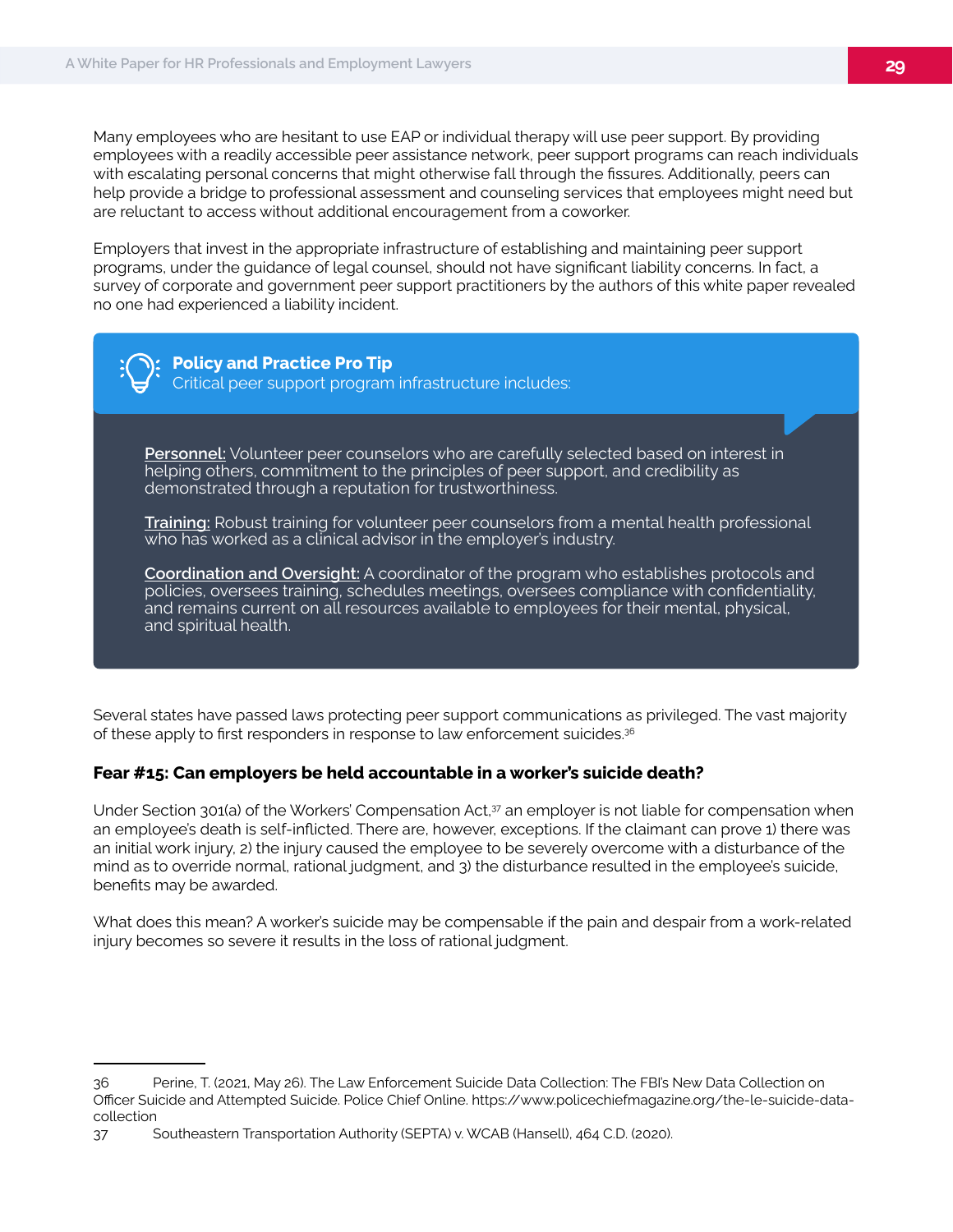#### **Case Study Highlight**

While the authors are not aware of such a case in the United States, precedence has been established in Europe. In 2012, the Chief Executive of France's Telecom was forced to resign and six other executives faced legal action following an investigation related to the suicide attempts and deaths of employees.

Charges filed against the company related to workplace bullying, harassment, and toxic "management-by-terror" practices that were allegedly connected to over 80 employees' suicide attempts or deaths. Several of the suicide notes written by those who went on to die by suicide explicitly identified France Telecom as the sole cause for death due to "intolerable conditions." In this case, the executives reportedly mandated a number of highly disruptive practices in order to downsize the company. For instance, they repeatedly transferred highly skilled workers to low-level jobs and then relocated the workers, disrupting their families. The communication around these transitions was infused with guilt and fear, and pitted workers against one another. These former professional technicians were often placed in humiliating situations where they needed to ask permission to use the toilet. Once questioned about the suicides (which reached a peak in 2010 with 27 deaths), the leaders resorted to concealing or denying the deaths or rationalizing them as individual anomalies to keep hidden from public view.38

During the summer of 2019, the Chief Executives were tried in a criminal case and in December they were found guilty, sentenced to prison, and ordered to pay large fines.

<sup>38</sup> Workplace Suicide Prevention. (n.d.). FAQs. https://workplacesuicideprevention.com/about-us/faqs/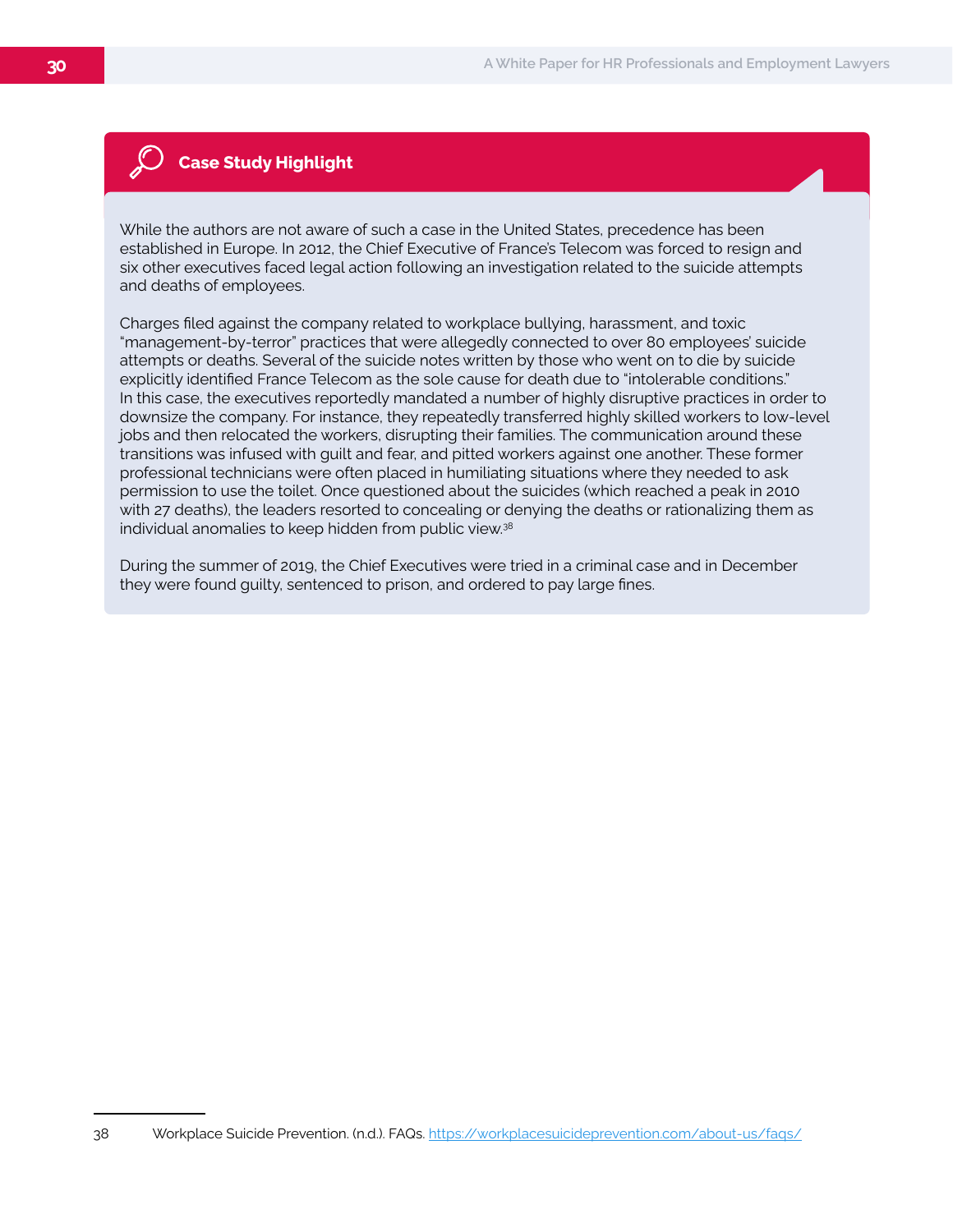# **SECTION 3: NEXT STEPS**

The intent of this white paper is to provide a foundation for HR professionals and employment lawyers that will alleviate concerns and establish a starting point for building a comprehensive approach to mental health promotion and suicide prevention in the workplace. We started by working to enroll HR professionals and employment lawyers into the team of people who are already working to make their organization safer from suicide and mental health emergencies. The first step of the paper was to name the fears of employees and employers. The second step is to take inventory of solutions available to address those concerns. The third is to put those solutions into action and to learn from a community of practice.

Now, we call you to action.

#### **Step 1: Take the Pledge**

Go to www.WorkplaceSuicidePrevention.com and take the pledge to make suicide prevention a health and safety priority at work. Once you have registered as a pledge partner, you will have access to many additional free resources, tools, and assistance.

#### **Step 2: Listen to Your Workers**

Too often, large-scale initiatives are undertaken without adequately listening to those most impacted. Allow employees to weigh in on where the sources of distress and buffers of community resilience are. Have them share the "word on the street" regarding the psychological safety of the organization and the trustworthiness of the resources. Invite employees' input on resources they believe will assist the creation of a mental health-friendly organization that will aid in the prevention of mental health issues and in reducing the barriers for those seeking help.

#### **Step 3: Offer Organization-Wide Training**

Much of the fear that surrounds suicide originates from a lack of knowledge and preparedness. Many effective training modules exist that will help you, your leadership, and your work teams develop confidence. Go beyond a "one-and-done" training mentality—construct a stratified training program that builds skills and awareness over many sessions throughout one's career.

See Appendix for a list of recommendations.

#### **Step 4: Audit and Promote Existing Mental Health and Crisis Resources**

Work with other partners in your organization to take inventory of the mental health and crisis resources available to your organization, then evaluate their accessibility and effectiveness.

See Appendices A and B for more suggestions.

#### **Step 5: Identify Needed Policies and Programs and Provide Gap-Filling Tools**

Based on the listening sessions in Step 2, develop an organization-specific, long-term strategy to build on the strengths and shore up the gaps.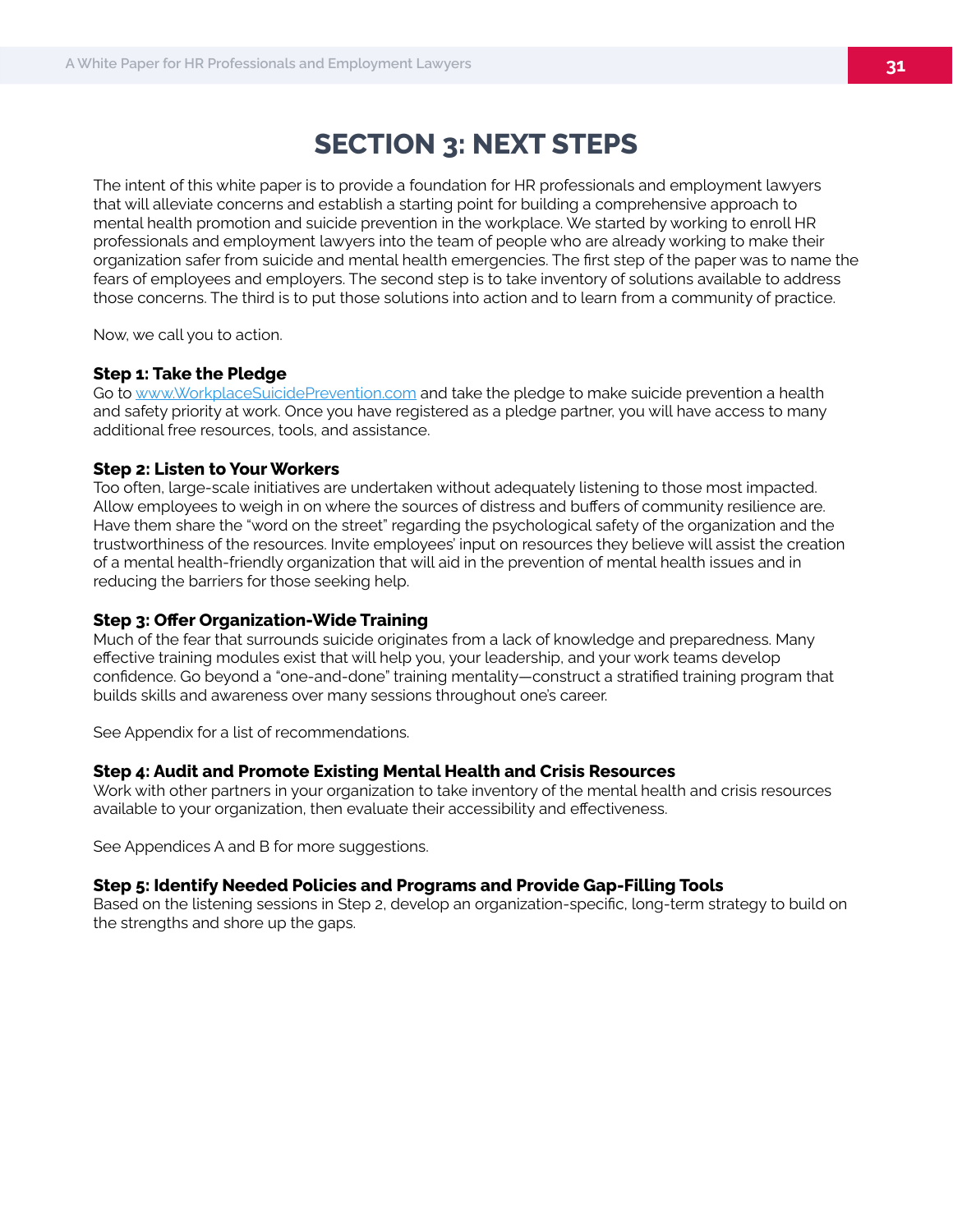# **Appendices**

#### **Appendix A: Mental Health Resource Audit39**



#### **Step 1: Develop an ad hoc Mental Wellness Champion Task Force for the job site.**

Involve a diverse group of stakeholders from across the organization. Establish a 3–6-month timetable for achieving the following steps.

#### **Step 2: Understand which resources are needed.**

Listen to workers to understand their biggest mental health questions, needs, and concerns. Through a gap analysis, identify which resources exist and which are needed.

#### **Step 3: Fill the gaps.**

Find resources to fill the gaps in the gap analysis.

#### **Step 4: Conduct a secret shopper vetting of resources in which:**

Members of the Mental Wellness Champion Task Force reach out to resources and/or experience their support services directly.

Secret shopper participants write out answers to key questions about the services.

#### **Step 5: Develop a "What to Expect" document and review with workers.**

<sup>39</sup> Adapted from: Spencer-Thomas, S. & Vega, E. (2020). Psychological Supports for Construction Playbook: Turnkey Solutions for Contractor Mental Health and Suicide Prevention. Volume 2. Mental Health and Crisis Services Audit. Construction Working Minds.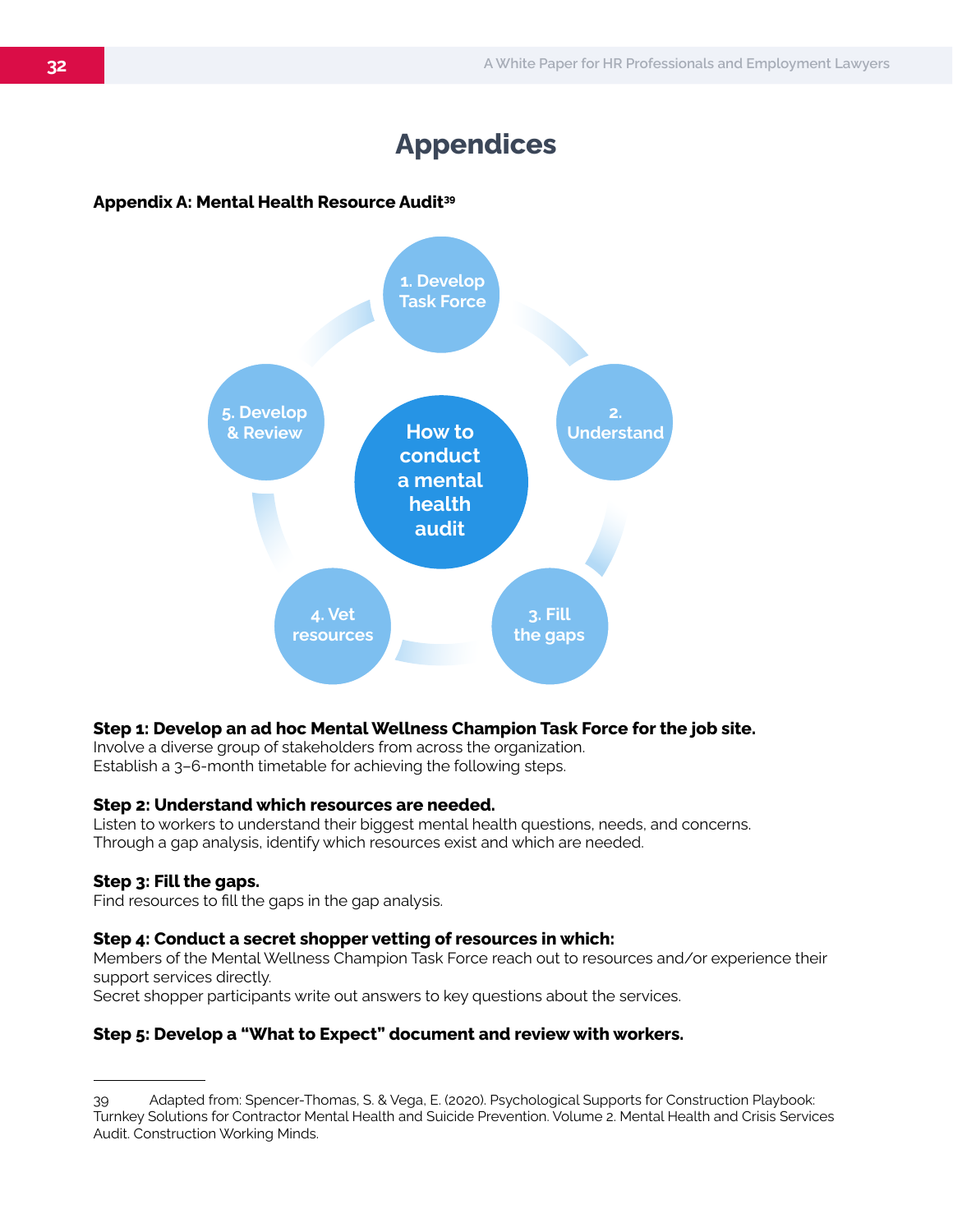#### **Appendix B: Promote Mental Health Supports40**

- $\blacktriangledown$  Distribute leadership testimonials of lessons learned after speaking with mental health providers.
- Share employee testimony (especially powerful when given by highly credible leaders) on the efficacy of the resources after benefiting from resources.
- $\triangledown$  Bring representatives from the resources to the workers on site (instead of waiting until the workers stumble upon the resources) for "lunch-and-learn" programs.
- **Y** Provide new employees briefings on how to access resources during onboarding.
- $\blacktriangledown$  Highlight resources and what to expect from them during the benefit renewal process.
- $\blacktriangleright$  Offer briefings that feature resources and when to use them. Conclude with a wallet card handout or sticker that shares information on how to access the resources.
- **Design a psychologically supportive all-staff briefing, inviting representatives from the resource to** share what to expect when workers reach out to them.
- $\vee$  Publish newsletter highlights of one resource in each edition.
- $\vee$  Create "Stall Street Journals"—back-of-bathroom stall flyers that promote resources and best ways to access.
- $\blacktriangleright$  Embed mentions of the resources in safety moments by connecting physical safety with psychological safety.
- $\blacktriangledown$  Require or strongly encourage new supervisors to attend at least one session with your EAP provider and/or call the crisis resources so they can become better advocates for the resources.

<sup>40</sup> Adapted from: Spencer-Thomas, S. & Vega, E. (2020). Psychological Supports for Construction Playbook: Turnkey Solutions for Contractor Mental Health and Suicide Prevention. Volume 2. Mental Health and Crisis Services Audit. Construction Working Minds.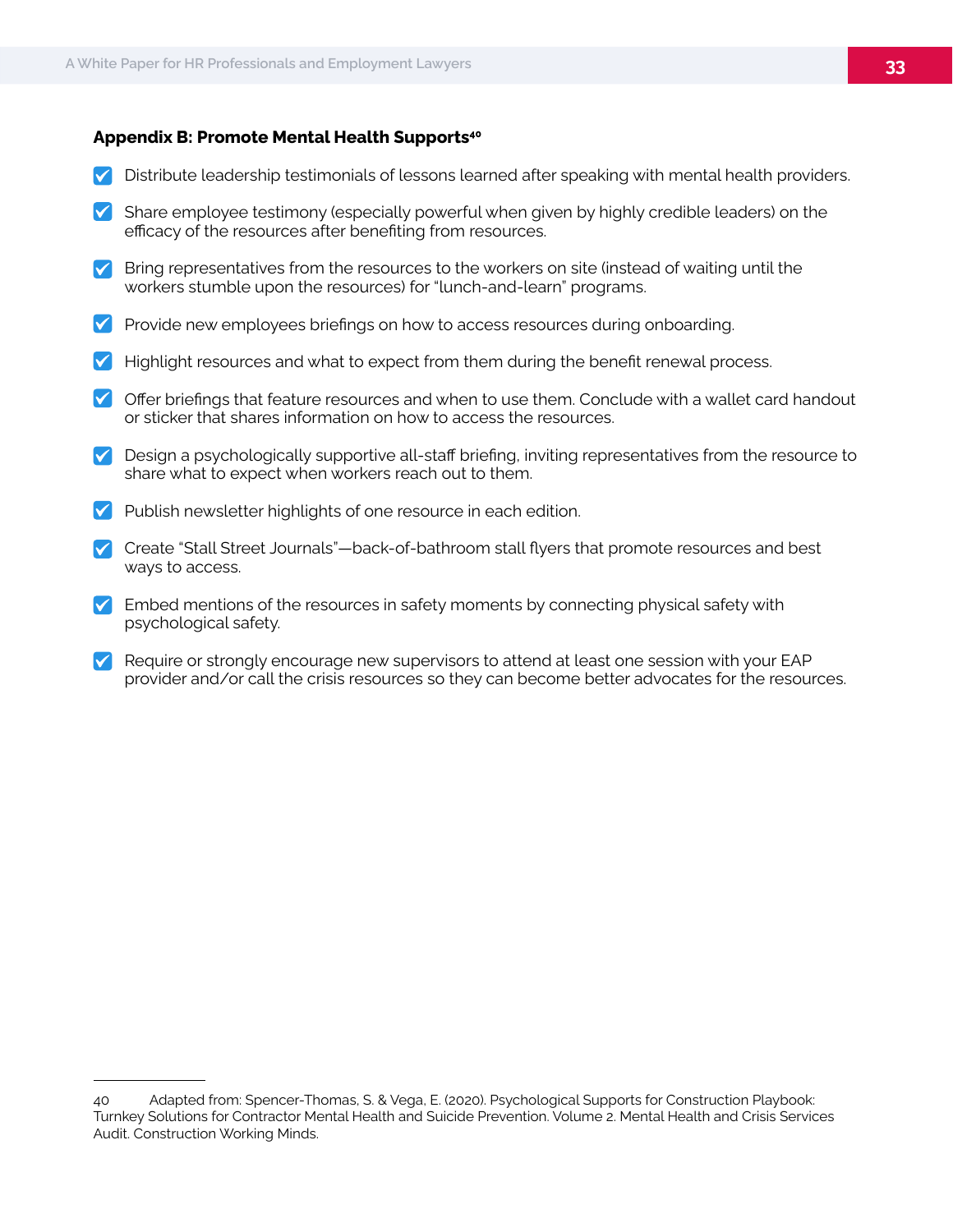| <b>WORK SUPPORTS &amp; REASONABLE ACCOMMODATIONS</b>                                                           |                                                                                                                                                                        |                                                                                                                                               |  |
|----------------------------------------------------------------------------------------------------------------|------------------------------------------------------------------------------------------------------------------------------------------------------------------------|-----------------------------------------------------------------------------------------------------------------------------------------------|--|
| <b>Limitation</b>                                                                                              | <b>Reasonable Accommodation Ideas</b>                                                                                                                                  |                                                                                                                                               |  |
| <b>Concentration and</b><br>memory issues                                                                      | Job coach, mentor, buddy<br>Daily, Weekly, monthly task lists<br>with color information coding<br>for prioritization<br>Divide large assignments into<br>smaller tasks | Provide notebooks and<br>planners to record information<br>Reduce distractions, provide<br>quiet workspace, white noise,<br>permit headphones |  |
| <b>Executive functioning,</b><br>difficulty meeting<br>deadlines                                               | Same as concentration above<br>Weekly meetings with job coach<br>To do lists and calendaring                                                                           | Give written job assignments<br>Develop work agreements with<br>clear expectations<br>Develop electronic reminder<br>process                  |  |
| Thinking/communicating:<br>impulsivity, difficulty<br>communicating under<br>stress and emotional<br>overwhelm | Communication agreements<br>Discuss breaks to calm down<br>Therapist/doctor appts. during<br>workday<br>Mindfulness training                                           | Breaks to apply coping<br>techniques, including walks,<br>stretching, music<br>Exercise                                                       |  |
| <b>Communicating - difficulty</b><br>interacting with public or<br>others                                      | Reduce time dealing with<br>public<br>Provide communication/<br>sensitivity training                                                                                   | Do not mandate social<br>interactions or social functions                                                                                     |  |
| <b>Learning challenges</b>                                                                                     | Provide extra time for training<br>Provide extra training<br>Provide refresher courses                                                                                 | Weekly coaching sessions<br>Provide cognitive supports<br>Over-communicate                                                                    |  |
| <b>Thinking and cognitive</b><br>challenges                                                                    | Plan ahead and give notice<br>Over-communicate                                                                                                                         | Weekly meetings to discuss<br>workplace issues                                                                                                |  |

#### **Appendix C: Reasonable Accommodations for People Living with Mental Health Conditions**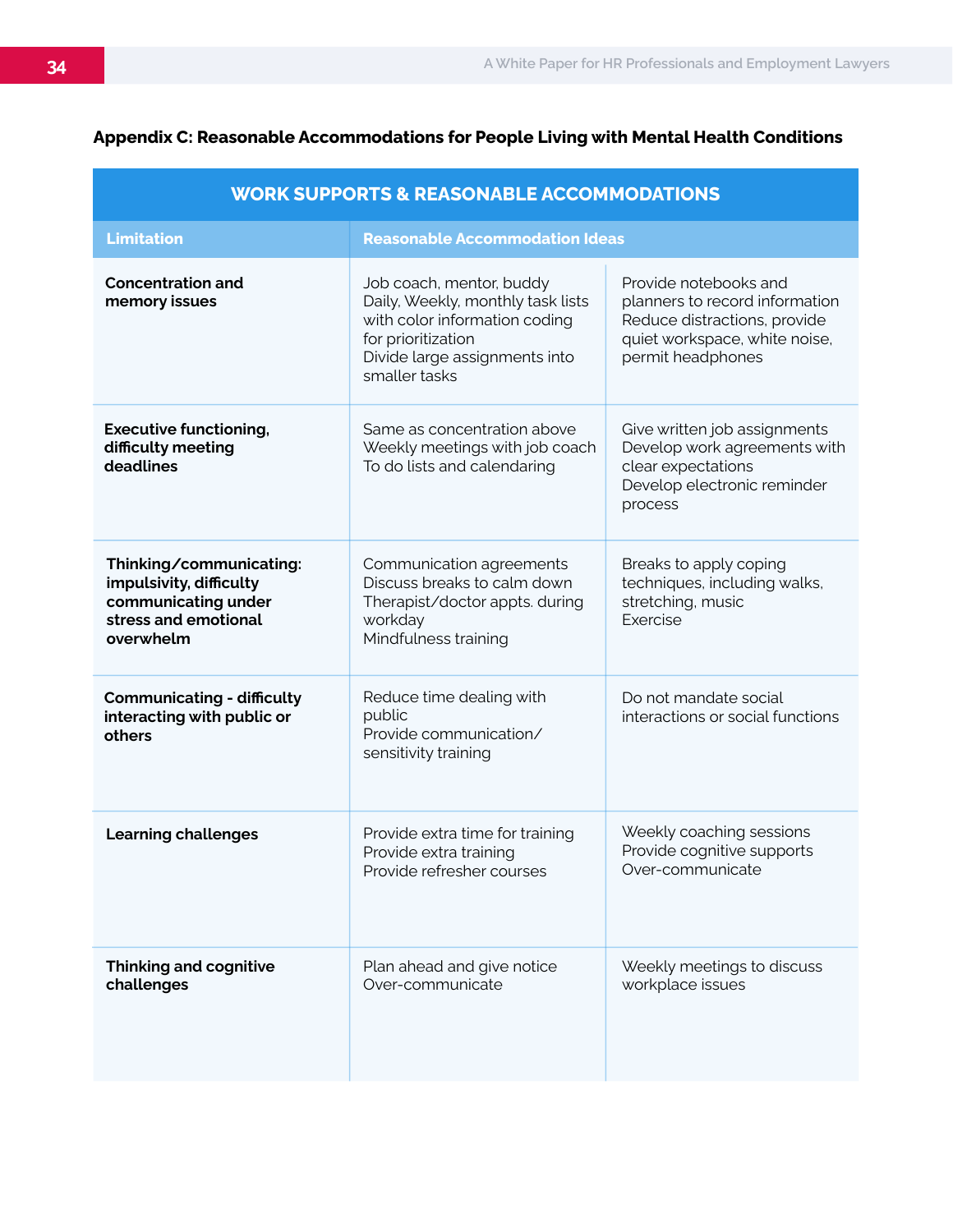#### **Appendix D: Reintegration Checklist After a Well-Being Leave**

About 50% of long-term absences from work are due to mental health challenges.<sup>41</sup> In order for the reintegration process to be successful, it must begin as soon as leave is determined.

#### **Pre-Leave Action Steps:**

- $\Box$  Reassure the employee that they are a valuable asset to the organization's mission and community.
- $\Box$  Let them know that their well-being is the #1 priority.
- $\Box$  Share with them that many people have periods in their life that are incredibly difficult; they are not alone.
- $\Box$  Tell them that any harassment or discrimination due to their mental health condition will NOT be tolerated.

Discuss parameters about contact with the work team during leave:

- Can the manager reach out on occasion to extend support and reassure them that they continue to be a valued member of the team?
- Can team members send personal updates about their families, vacations, and so on?
- Can coworkers encourage the person taking leave to focus on recovery and not worry about work?

#### **Returning to Work**

Before the first day back after a well-being leave, it's helpful to have a clear set of written expectations, including:

- Documentation needed
- Job duties
- $\Box$  Pace of reintegration (e.g., starting with a few shorter shifts and gradually increasing work)
- $\bigcap$  Schedule
- Confidentiality—what is shared and not shared with others
- $\Box$  Accommodations needed to get back on the job
- Available support from coworkers (e.g., a check-in buddy)
- $\bigcap$  Work conditions that might affect work quality or quantity
- Expectations for the first day back (e.g., meeting with direct manager, getting caught up on what has happened during leave)
- $\Box$  Expectations for ongoing mental health supports and self-care

<sup>41</sup> Cohen, M. C. (n.d.). Return to Work, Friends, and Routine after Mental Illness. Shepell•fgi Retrieved March 11, 2022, from https://www.shepellfgi.com/understandingmentalillness/article. aspx?title=ReturntoWork,FriendsandRoutineafterMentalIllness&a=71&lang=US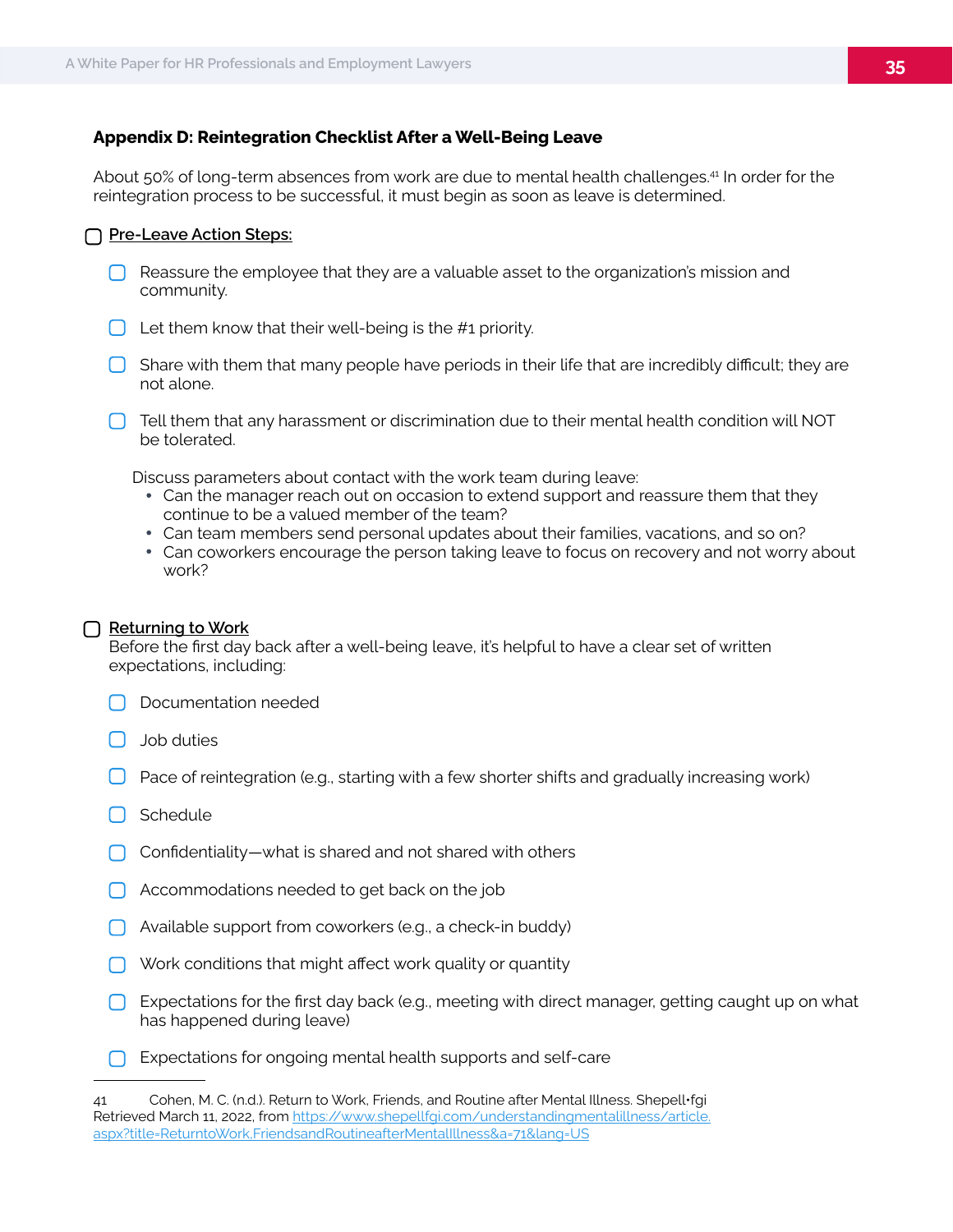# **Additional Resources**



#### **Take the Pledge to Make Suicide Prevention a Health and Safety Priority at Work:** https:// workplacesuicideprevention.com/

#### **Employee Assistance Professionals Association:** https://www.eapassn.org/

#### **Community Mental Health Centers and Substance Use/Addiction Recovery**

- Find a community mental health resource near you: https://www.thenationalcouncil.org/ resources/ccbhc-location-list-updated-7-22-21/
- Choosing and Addiction Treatment Center: https://www.hazeldenbettyford.org/treatment/ choosing-addiction-treatment-center

#### **12-Step Programs**

- About 12-step programs: https://americanaddictioncenters.org/rehab-guide/12-step
- List of types of 12-step groups: https://en.wikipedia.org/wiki/List\_of\_twelve-step\_groups
- Online: https://www.12step.org/social/online-meetings/

#### **Tele-Mental Health Resources**

- LiveHealthOnline Psychiatric care: https://livehealthonline.com/psychiatry/
- Talkspace Individual therapy, couples' therapy, and therapy for teens: https://www.talkspace. com/
- BetterHelp Individual, couples, and teen counseling; https://www.betterhelp.com/
- Regain Individual and couples counseling focused on relationships: https://www.regain.us/
- Online-Therapy.com Cognitive behavioral therapy, or CBT (read more about e-therapy here): https://www.online-therapy.com/
- Pride Counseling Counseling for the LGBTQ+ community: https://www.pridecounseling.com/

#### **Crisis Resources**

- National Suicide Prevention Lifeline: https://suicidepreventionlifeline.org/
- Crisis Text Line: https://www.crisistextline.org/
- Veterans Crisis Line: https://www.veteranscrisisline.net/
- International Crisis Resources: https://www.iasp.info/resources/Crisis\_Centres/
- Psychological First Aid and Recovery: https://learn.nctsn.org/course/index.php?categoryid=11

#### **Peer Support Training and Consultation**

- Humannovations: https://www.humannovations.net/
- MindShare Partners: https://www.mindsharepartners.org/post/the-case-for-professionalcommunities-and-mental-health-peer-groups
- Mental Health America How to Become a Certified Peer Specialist: https://www.mhanational. org/how-become-peer-support-specialist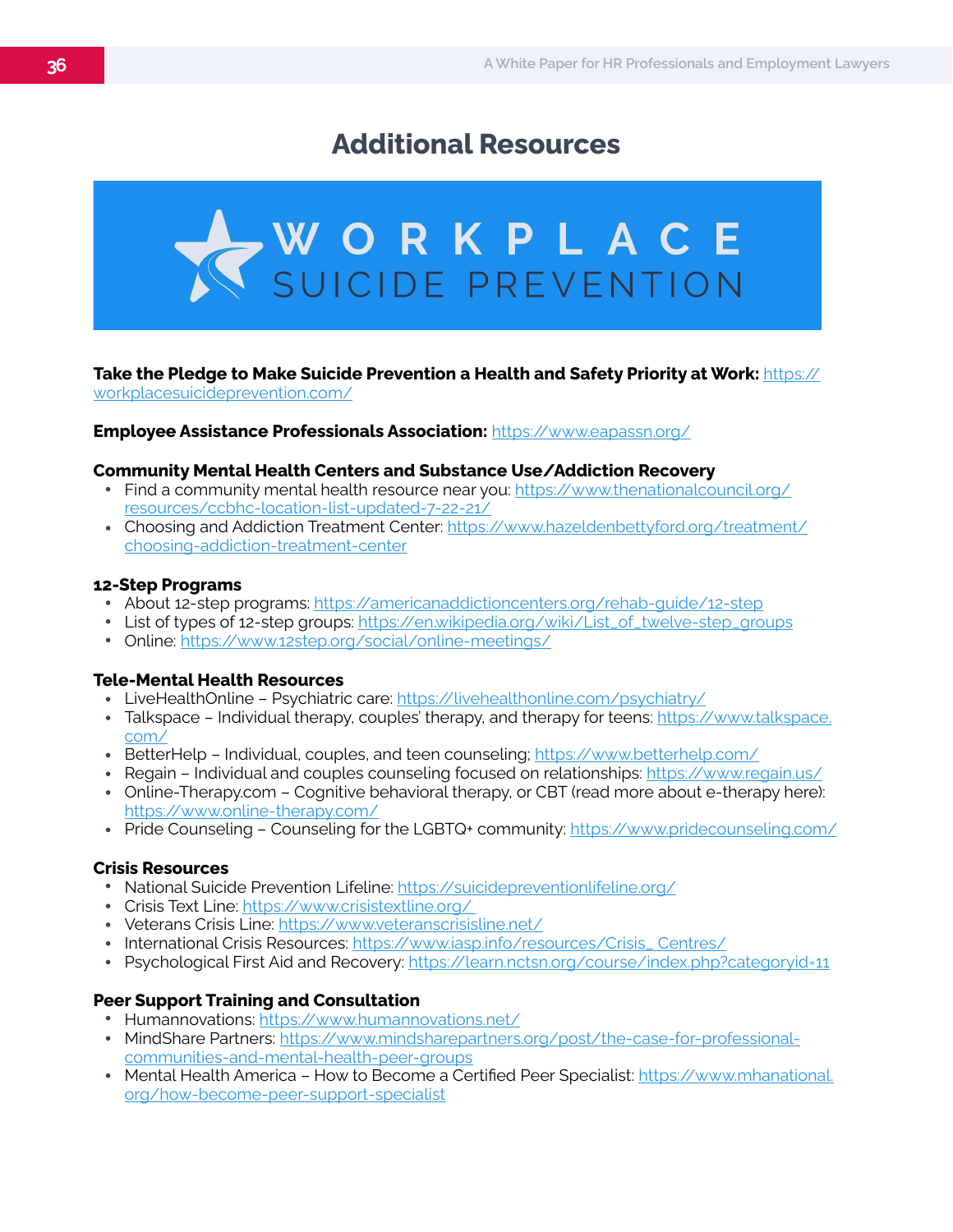#### **Basic Suicide Prevention Training**

- Working Minds (2-hour training, 8-hour Train-the-Trainer certification course): https://www. coloradodepressioncenter.org/workingminds/
- QPR (Question, Persuade, Refer): https://qprinstitute.com/
- safeTALK: https://www.livingworks.net/safetalk [ADVANCED TRAINING] ASIST: https://www.livingworks.net/asist

#### **Counseling on Access to Lethal Means (CALM)**: https://www.sprc.org/resources-programs/calm-

counseling-access-lethal-means

#### **Mental Health Literacy Training**

- Resilience at Work: https://www.worksmartpartners.com/resilience-at-work/
- Mental Health First Aid Workplace: https://www.mentalhealthfirstaid.org/population-focusedmodules/workplace/
- Workplace Strategies for Mental Health: https://www.workplacestrategiesformentalhealth.com/ resources/Assessments-tools-and-workshops
- WorkSmart Partners: https://www.worksmartpartners.com/
- Other workplace mental health trainings: https://askjan.org/solutions/Workplace-Mental-Health-Awareness-Training.cfm

#### **Suicide Postvention, Support for Suicide Attempt Survivors, and Suicide Grief Support**

- Manager's Guide to Suicide Postvention in the Workplace: https://workplacesuicideprevention. com/wp-content/uploads/2020/11/managers-guidebook-to-suicide-postvention-web.pdf
- "A Journey Toward Health and Hope: Your Handbook for Recovery after a Suicide Attempt": https://store.samhsa.gov/product/A-Journey-Toward-Health-and-Hope-Your-Handbook-for-Recovery-After-a-Suicide-Attempt/SMA15-4419
- Alliance of Hope: https://allianceofhope.org/
- American Foundation for Suicide Prevention: https://afsp.org/ive-lost-someone

#### **Industry-Specific Toolkits and Resources**

#### **Construction**

- Construction Working Minds: https://www.constructionworkingminds.org/
- Construction Industry Alliance for Suicide Prevention: https://preventconstructionsuicide.com/

#### **First Responders**

• International Association for Police Chiefs: https://www.policechiefmagazine.org/the-briefpreventing-law-enforcement-suicide-toolkit/

#### **For Healthcare**

- American Foundation for Suicide Prevention: https://afsp.org/suicide-prevention-for-healthcareprofessionals
- American Medical Association: https://www.ama-assn.org/practice-management/physicianhealth/preventing-physician-suicide
- All In: WellBeing First for Health Care: https://www.allinforhealthcare.org/
- American Nurses Association: https://www.nursingworld.org/practice-policy/nurse-suicideprevention/

#### **For Farming and Agriculture**

- Farm Crisis Center: https://farmcrisis.nfu.org/
- Rural Health Information Hub: https://www.ruralhealthinfo.org/topics/farmer-mental-health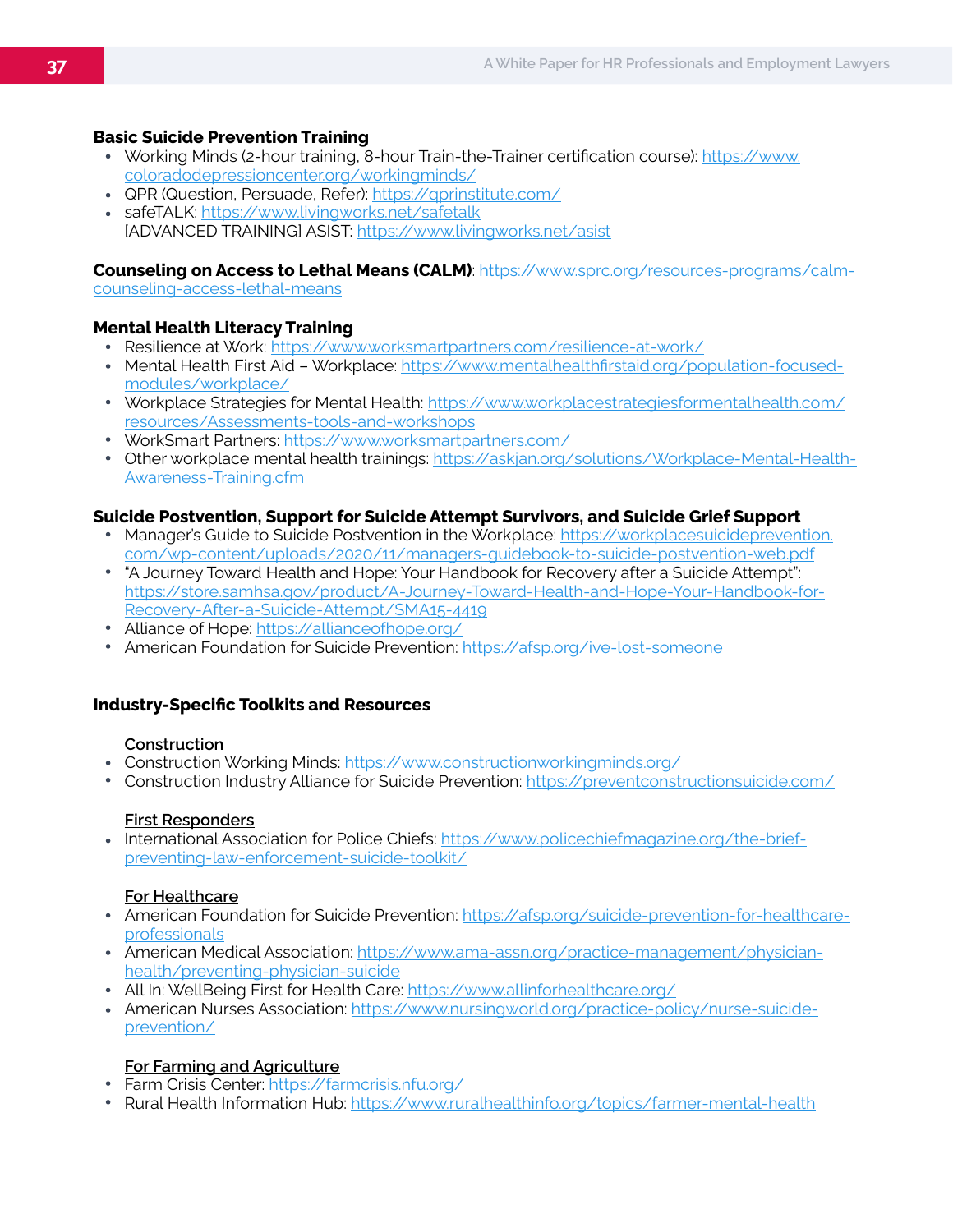#### **For Veterans**

- U.S. Department of Veterans Affairs: https://www.mentalhealth.va.gov/suicide\_prevention/
- National Action Alliance for Suicide Prevention: https://theactionalliance.org/veteran-andmilitary-suicide-prevention-resources
- American Foundation for Suicide Prevention: https://afsp.org/military-and-veteran-suicideprevention
- U.S. Department of Veterans Affairs Suicide Prevention Toolkit for Caregivers: https://www. caregiver.va.gov/pdfs/VA-Suicide-Prevention-Toolkit-for-Caregivers.pdf
- Zero Suicide Institute: https://zerosuicide.edc.org/resources/populations/military-and-veterans